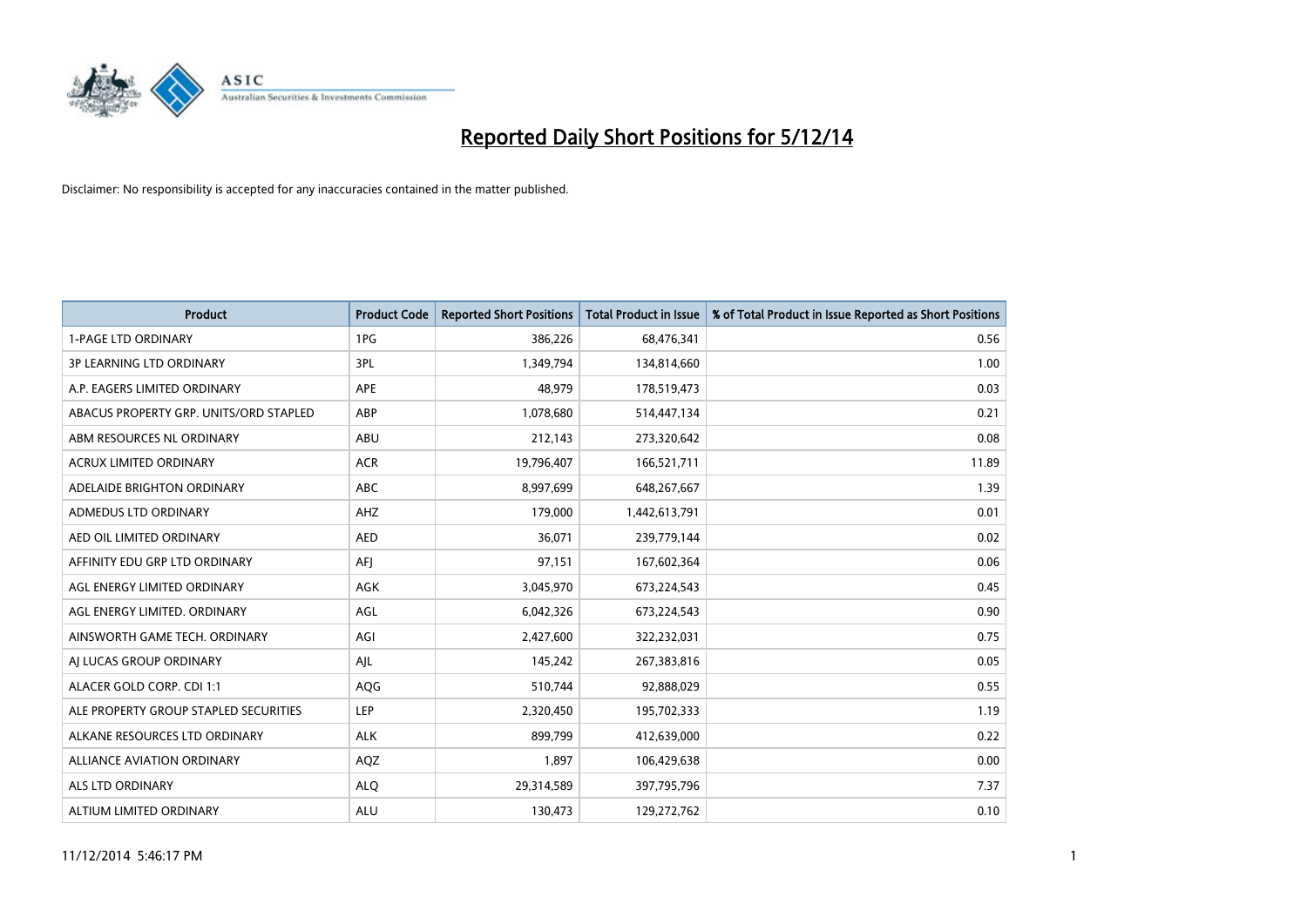

| <b>Product</b>                          | <b>Product Code</b> | <b>Reported Short Positions</b> | <b>Total Product in Issue</b> | % of Total Product in Issue Reported as Short Positions |
|-----------------------------------------|---------------------|---------------------------------|-------------------------------|---------------------------------------------------------|
| ALUMINA LIMITED ORDINARY                | <b>AWC</b>          | 26,109,481                      | 2,806,225,615                 | 0.93                                                    |
| AMALGAMATED HOLDINGS ORDINARY           | <b>AHD</b>          | 374                             | 157,911,826                   | 0.00                                                    |
| AMCOM TELECOMM. ORDINARY                | AMM                 | 4,992,217                       | 266,399,148                   | 1.87                                                    |
| AMCOR LIMITED ORDINARY                  | AMC                 | 11,321,554                      | 1,206,684,923                 | 0.94                                                    |
| AMP LIMITED ORDINARY                    | AMP                 | 13,201,899                      | 2,957,737,964                 | 0.45                                                    |
| ANSELL LIMITED ORDINARY                 | <b>ANN</b>          | 5,537,734                       | 153,139,924                   | 3.62                                                    |
| ANTARES ENERGY LTD ORDINARY             | AZZ                 | 1,005,805                       | 255,000,000                   | 0.39                                                    |
| ANZ BANKING GRP LTD ORDINARY            | ANZ                 | 15,549,410                      | 2,756,627,771                 | 0.56                                                    |
| APA GROUP STAPLED SECURITIES            | <b>APA</b>          | 13,812,769                      | 835,750,807                   | 1.65                                                    |
| APN NEWS & MEDIA ORDINARY               | <b>APN</b>          | 1,680,023                       | 1,029,041,356                 | 0.16                                                    |
| AQUARIUS PLATINUM. ORDINARY             | AQP                 | 1,282,281                       | 1,465,473,903                 | 0.09                                                    |
| ARB CORPORATION ORDINARY                | ARP                 | 583,307                         | 72,505,302                    | 0.80                                                    |
| ARDENT LEISURE GROUP STAPLED SECURITIES | AAD                 | 2,677,438                       | 438,666,245                   | 0.61                                                    |
| ARENA REIT. ORDINARY UNITS              | <b>ARF</b>          | 147,394                         | 211,605,103                   | 0.07                                                    |
| ARISTOCRAT LEISURE ORDINARY             | ALL                 | 1,154,696                       | 630,022,253                   | 0.18                                                    |
| ARRIUM LTD ORDINARY                     | ARI                 | 72,942,511                      | 2,937,293,755                 | 2.48                                                    |
| ASALEO CARE LIMITED ORDINARY            | AHY                 | 6,644,915                       | 603,469,434                   | 1.10                                                    |
| ASCIANO LIMITED ORDINARY                | <b>AIO</b>          | 2,020,092                       | 975,385,664                   | 0.21                                                    |
| ASG GROUP LIMITED ORDINARY              | <b>ASZ</b>          | 35,216                          | 206,720,839                   | 0.02                                                    |
| ASHLEY SERVICES GRP ORDINARY            | <b>ASH</b>          | 222,411                         | 150,000,000                   | 0.15                                                    |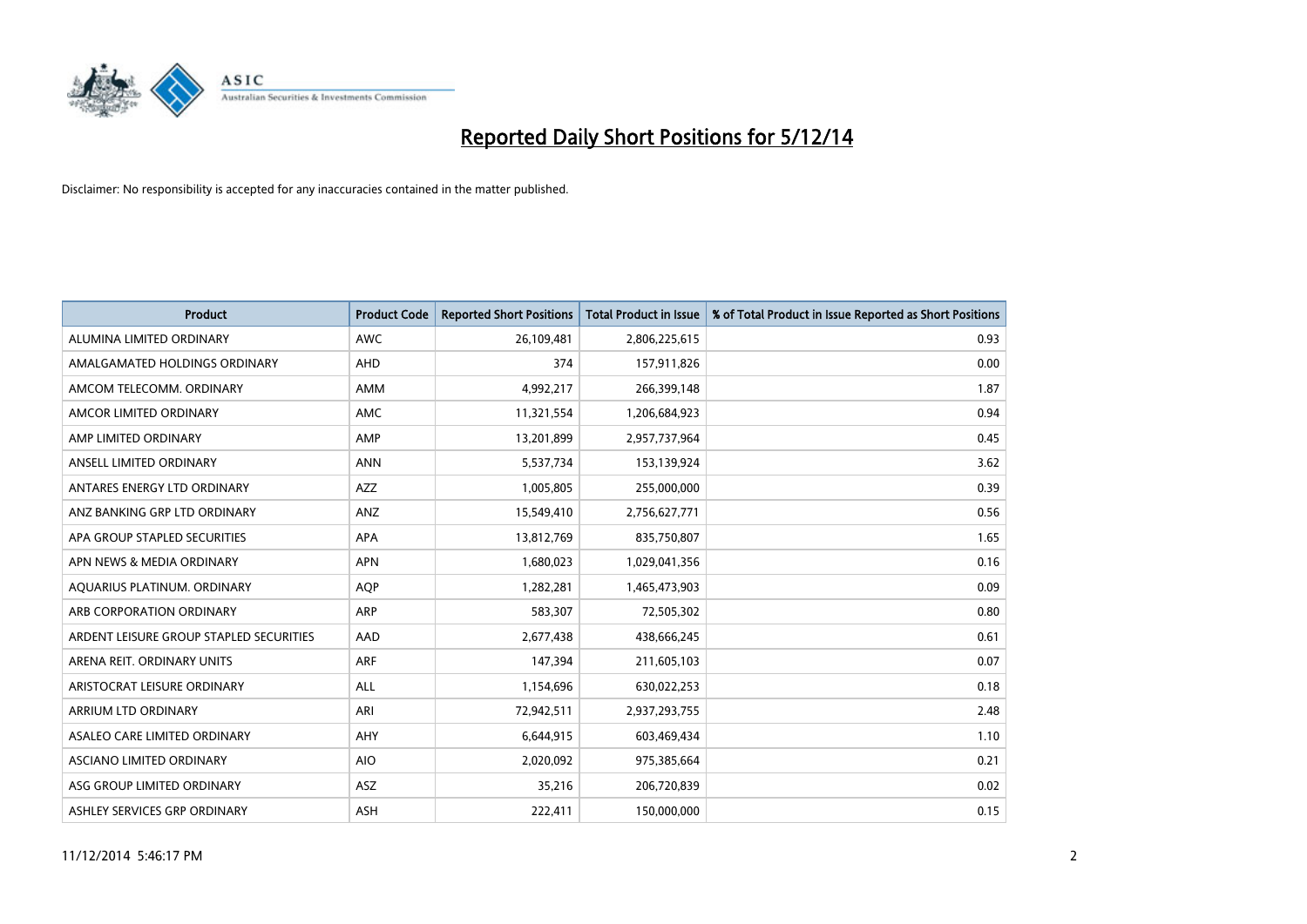

| <b>Product</b>                            | <b>Product Code</b> | <b>Reported Short Positions</b> | <b>Total Product in Issue</b> | % of Total Product in Issue Reported as Short Positions |
|-------------------------------------------|---------------------|---------------------------------|-------------------------------|---------------------------------------------------------|
| ASPEN GROUP ORD/UNITS STAPLED             | <b>APZ</b>          | 131,464                         | 113,183,450                   | 0.12                                                    |
| ASPIRE MINING LTD ORDINARY                | AKM                 | 2,464                           | 703,463,306                   | 0.00                                                    |
| ASTRO JAP PROP GROUP STAPLED US PROHIBIT. | AJA                 | 134,991                         | 67,197,388                    | 0.20                                                    |
| ASX LIMITED ORDINARY                      | ASX                 | 5,742,482                       | 193,595,162                   | 2.97                                                    |
| ATLAS IRON LIMITED ORDINARY               | <b>AGO</b>          | 104,440,642                     | 919,475,619                   | 11.36                                                   |
| ATRUM COAL NL ORDINARY                    | <b>ATU</b>          | 71,865                          | 170,142,959                   | 0.04                                                    |
| AUCKLAND INTERNATION ORDINARY             | AIA                 | 117,110                         | 1,190,484,097                 | 0.01                                                    |
| AURIZON HOLDINGS LTD ORDINARY             | AZJ                 | 3,314,412                       | 2,137,284,503                 | 0.16                                                    |
| AUSDRILL LIMITED ORDINARY                 | <b>ASL</b>          | 21,935,909                      | 312,277,224                   | 7.02                                                    |
| AUSENCO LIMITED ORDINARY                  | AAX                 | 518,384                         | 168,449,799                   | 0.31                                                    |
| AUSNET SERVICES STAPLED SECURITIES        | <b>AST</b>          | 36,409,293                      | 3,425,244,162                 | 1.06                                                    |
| AUST INDUSTRIAL REIT UNIT                 | ANI                 | 160,693                         | 96,288,031                    | 0.17                                                    |
| AUSTAL LIMITED ORDINARY                   | ASB                 | 388,027                         | 346,772,567                   | 0.11                                                    |
| AUSTBROKERS HOLDINGS ORDINARY             | <b>AUB</b>          | 73,682                          | 61,712,763                    | 0.12                                                    |
| AUSTIN ENGINEERING ORDINARY               | ANG                 | 520,809                         | 84,274,004                    | 0.62                                                    |
| AUSTRALIAN AGRICULT. ORDINARY             | AAC                 | 7,140,544                       | 532,474,721                   | 1.34                                                    |
| AUSTRALIAN PHARM. ORDINARY                | API                 | 11,170,507                      | 488,115,883                   | 2.29                                                    |
| AUTOMOTIVE HOLDINGS ORDINARY              | AHE                 | 3,557,659                       | 306,437,941                   | 1.16                                                    |
| AVANCO RESOURCES LTD ORDINARY             | AVB                 | 3,000,000                       | 1,661,675,855                 | 0.18                                                    |
| AVEO GROUP STAPLED SECURITIES             | AOG                 | 3,616,970                       | 499,536,460                   | 0.72                                                    |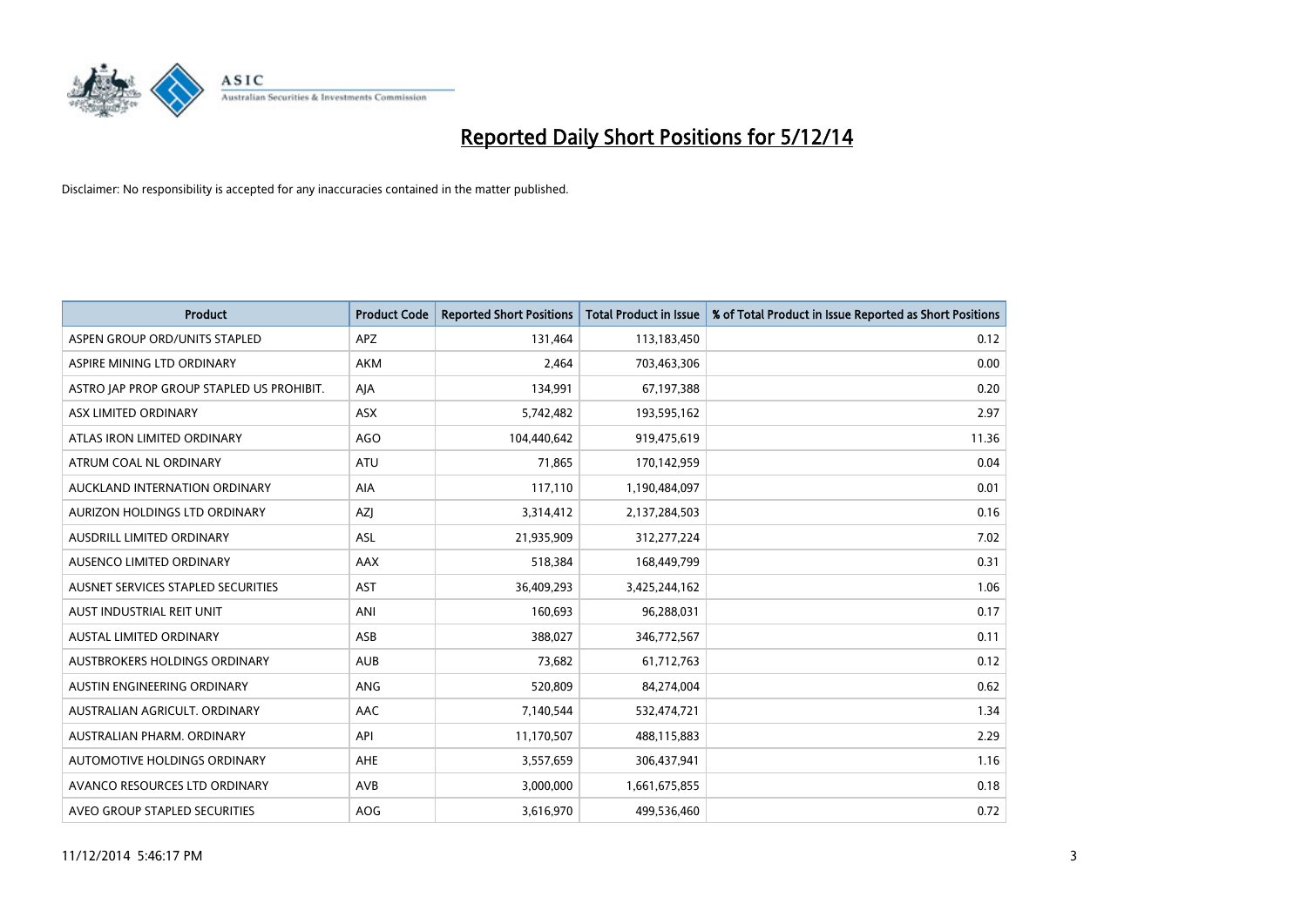

| <b>Product</b>                         | <b>Product Code</b> | <b>Reported Short Positions</b> | <b>Total Product in Issue</b> | % of Total Product in Issue Reported as Short Positions |
|----------------------------------------|---------------------|---------------------------------|-------------------------------|---------------------------------------------------------|
| AWE LIMITED ORDINARY                   | <b>AWE</b>          | 6,360,550                       | 525,861,050                   | 1.21                                                    |
| AZONTO PET LTD ORDINARY                | APY                 |                                 | 1,159,375,100                 | 0.00                                                    |
| <b>BANDANNA ENERGY ORDINARY</b>        | <b>BND</b>          | 17,540,654                      | 528,481,199                   | 3.32                                                    |
| BANK OF QUEENSLAND. ORDINARY           | <b>BOQ</b>          | 2,230,125                       | 366,982,047                   | 0.61                                                    |
| <b>BASE RES LIMITED ORDINARY</b>       | <b>BSE</b>          | 5,501,878                       | 563,902,771                   | 0.98                                                    |
| <b>BATHURST RES LTD. ORDINARY</b>      | <b>BRL</b>          | 266,415                         | 947,828,434                   | 0.03                                                    |
| <b>BC IRON LIMITED ORDINARY</b>        | <b>BCI</b>          | 14,457,379                      | 196,196,992                   | 7.37                                                    |
| BEACH ENERGY LIMITED ORDINARY          | <b>BPT</b>          | 13,194,827                      | 1,297,496,886                 | 1.02                                                    |
| BEADELL RESOURCE LTD ORDINARY          | <b>BDR</b>          | 54,783,193                      | 798,657,280                   | 6.86                                                    |
| <b>BEGA CHEESE LTD ORDINARY</b>        | <b>BGA</b>          | 2,639,154                       | 152,602,945                   | 1.73                                                    |
| BENDIGO AND ADELAIDE ORDINARY          | <b>BEN</b>          | 17,357,800                      | 450,927,758                   | 3.85                                                    |
| BERKELEY RESOURCES ORDINARY            | <b>BKY</b>          | 12,200                          | 180,361,323                   | 0.01                                                    |
| BETASHARESCASHETF ETF UNITS            | AAA                 | 634                             | 12,958,172                    | 0.00                                                    |
| <b>BHP BILLITON LIMITED ORDINARY</b>   | <b>BHP</b>          | 10,161,584                      | 3,211,691,105                 | 0.32                                                    |
| <b>BIGAIR GROUP LIMITED ORDINARY</b>   | <b>BGL</b>          | 65,328                          | 172,872,340                   | 0.04                                                    |
| <b>BILLABONG ORDINARY</b>              | <b>BBG</b>          | 10,415,722                      | 990,370,034                   | 1.05                                                    |
| BIRIMIAN GOLD LTD ORDINARY             | <b>BGS</b>          | 200,000                         | 864,981,654                   | 0.02                                                    |
| BLACKHAM RESOURCES ORDINARY            | <b>BLK</b>          | 905,139                         | 143,614,941                   | 0.63                                                    |
| <b>BLACKMORES LIMITED ORDINARY</b>     | <b>BKL</b>          | 11,584                          | 17,224,199                    | 0.07                                                    |
| BLACKTHORN RESOURCES ORD US PROHIBITED | <b>BTR</b>          | 3,967                           | 164,285,950                   | 0.00                                                    |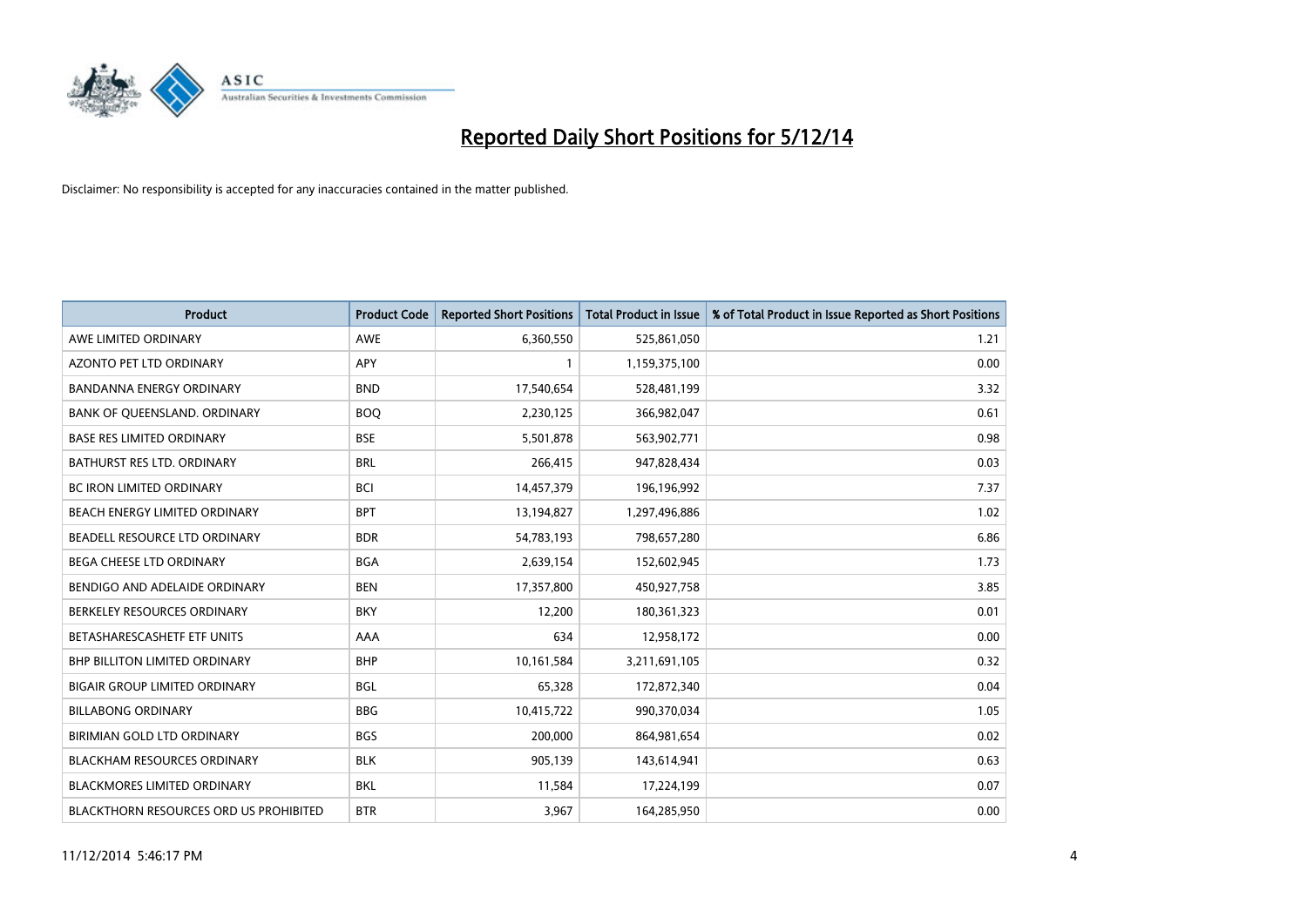

| <b>Product</b>                      | <b>Product Code</b> | <b>Reported Short Positions</b> | <b>Total Product in Issue</b> | % of Total Product in Issue Reported as Short Positions |
|-------------------------------------|---------------------|---------------------------------|-------------------------------|---------------------------------------------------------|
| BLUESCOPE STEEL LTD ORDINARY        | <b>BSL</b>          | 7,992,221                       | 559,227,871                   | 1.43                                                    |
| <b>BMG RESOURCES LTD ORDINARY</b>   | <b>BMG</b>          | 784,447                         | 639,227,732                   | 0.12                                                    |
| <b>BOART LONGYEAR ORDINARY</b>      | <b>BLY</b>          | 19,983,822                      | 502,488,790                   | 3.98                                                    |
| BORAL LIMITED. ORDINARY             | <b>BLD</b>          | 14,522,878                      | 782,736,249                   | 1.86                                                    |
| <b>BRADKEN LIMITED ORDINARY</b>     | <b>BKN</b>          | 5,495,613                       | 171,027,249                   | 3.21                                                    |
| <b>BRAMBLES LIMITED ORDINARY</b>    | <b>BXB</b>          | 7,438,701                       | 1,566,095,712                 | 0.47                                                    |
| BREVILLE GROUP LTD ORDINARY         | <b>BRG</b>          | 3,718,999                       | 130,095,322                   | 2.86                                                    |
| <b>BRICKWORKS LIMITED ORDINARY</b>  | <b>BKW</b>          | 39,499                          | 148,403,478                   | 0.03                                                    |
| BT INVESTMENT MNGMNT ORDINARY       | <b>BTT</b>          | 20,000                          | 290,699,283                   | 0.01                                                    |
| <b>BURSON GROUP LTD ORDINARY</b>    | <b>BAP</b>          | 2,540,175                       | 163,585,666                   | 1.55                                                    |
| <b>BURU ENERGY ORDINARY</b>         | <b>BRU</b>          | 16,243,068                      | 339,997,078                   | 4.78                                                    |
| <b>BWP TRUST ORDINARY UNITS</b>     | <b>BWP</b>          | 11,326,577                      | 639,724,826                   | 1.77                                                    |
| <b>CABCHARGE AUSTRALIA ORDINARY</b> | CAB                 | 8,909,658                       | 120,430,683                   | 7.40                                                    |
| <b>CADENCE CAPITAL ORDINARY</b>     | <b>CDM</b>          | 148,501                         | 199,900,428                   | 0.07                                                    |
| CALTEX AUSTRALIA ORDINARY           | <b>CTX</b>          | 1,267,137                       | 270,000,000                   | 0.47                                                    |
| CAPE LAMBERT RES LTD ORDINARY       | <b>CFE</b>          | 280,137                         | 626,686,586                   | 0.04                                                    |
| CAPITOL HEALTH ORDINARY             | CAI                 | 478,153                         | 431,517,271                   | 0.11                                                    |
| CARDNO LIMITED ORDINARY             | CDD                 | 12,669,079                      | 164,362,901                   | 7.71                                                    |
| CARNARVON PETROLEUM ORDINARY        | <b>CVN</b>          | 2,675,878                       | 987,288,369                   | 0.27                                                    |
| CARSALES.COM LTD ORDINARY           | <b>CRZ</b>          | 15,130,552                      | 238,949,885                   | 6.33                                                    |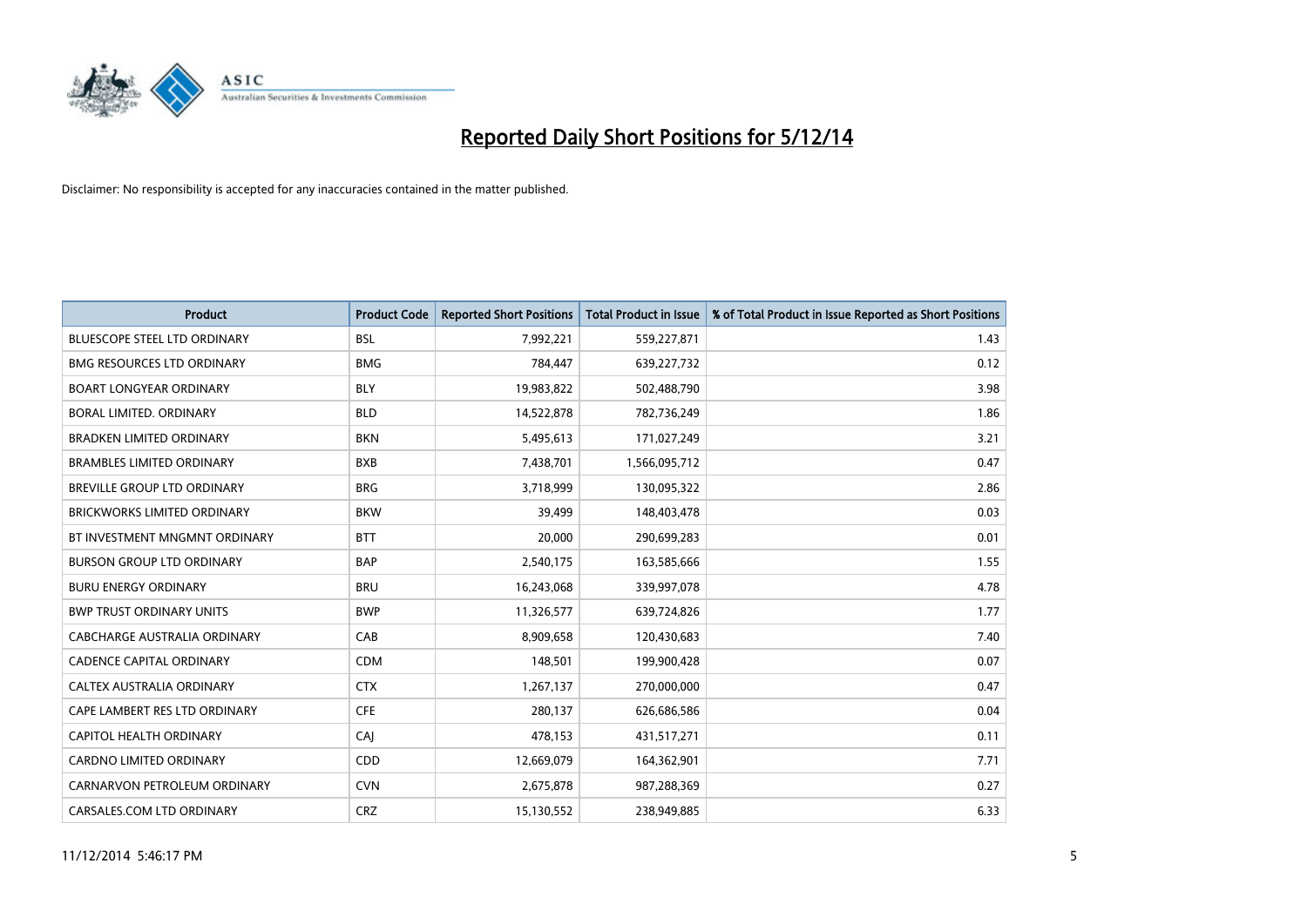

| <b>Product</b>                          | <b>Product Code</b> | <b>Reported Short Positions</b> | <b>Total Product in Issue</b> | % of Total Product in Issue Reported as Short Positions |
|-----------------------------------------|---------------------|---------------------------------|-------------------------------|---------------------------------------------------------|
| <b>CASH CONVERTERS ORDINARY</b>         | CCV                 | 6,878,047                       | 431,476,525                   | 1.59                                                    |
| CEDAR WOODS PROP. ORDINARY              | <b>CWP</b>          | 194,858                         | 78,336,371                    | 0.25                                                    |
| CENTRAL PETROLEUM ORDINARY              | <b>CTP</b>          | 233,598                         | 368,718,957                   | 0.06                                                    |
| CHALLENGER LIMITED ORDINARY             | <b>CGF</b>          | 672,644                         | 569,725,821                   | 0.12                                                    |
| CHANDLER MACLEOD LTD ORDINARY           | <b>CMG</b>          | 662,195                         | 547,985,086                   | 0.12                                                    |
| CHARTER HALL GROUP STAPLED US PROHIBIT. | CHC                 | 515,477                         | 355,051,540                   | 0.15                                                    |
| <b>CHARTER HALL RETAIL UNITS</b>        | <b>COR</b>          | 14,977,293                      | 372,893,153                   | 4.02                                                    |
| <b>CHORUS LIMITED ORDINARY</b>          | <b>CNU</b>          | 131,986                         | 396,369,767                   | 0.03                                                    |
| CLINUVEL PHARMACEUT, ORDINARY           | <b>CUV</b>          | 45,461                          | 42,466,435                    | 0.11                                                    |
| COAL OF AFRICA LTD ORDINARY             | <b>CZA</b>          | 426                             | 1,299,368,613                 | 0.00                                                    |
| COALSPUR MINES LTD ORDINARY             | <b>CPL</b>          | 2,732,620                       | 641,544,455                   | 0.43                                                    |
| COCA-COLA AMATIL ORDINARY               | <b>CCL</b>          | 28,016,210                      | 763,590,249                   | 3.67                                                    |
| COCHLEAR LIMITED ORDINARY               | <b>COH</b>          | 5,695,316                       | 57,081,775                    | 9.98                                                    |
| <b>COCKATOO COAL ORDINARY</b>           | COK                 | 167,987                         | 4,560,196,928                 | 0.00                                                    |
| <b>CODAN LIMITED ORDINARY</b>           | <b>CDA</b>          | 170,961                         | 176,969,924                   | 0.10                                                    |
| <b>COFFEY INTERNATIONAL ORDINARY</b>    | <b>COF</b>          | 6,077                           | 255,833,165                   | 0.00                                                    |
| <b>COKAL LTD ORDINARY</b>               | <b>CKA</b>          | 6,820                           | 471,487,926                   | 0.00                                                    |
| <b>COLLECTION HOUSE ORDINARY</b>        | <b>CLH</b>          | 3,703,785                       | 130,443,227                   | 2.84                                                    |
| <b>COLLINS FOODS LTD ORDINARY</b>       | <b>CKF</b>          | 100,000                         | 93,000,003                    | 0.11                                                    |
| COMMONWEALTH BANK, ORDINARY             | <b>CBA</b>          | 20,223,871                      | 1,621,319,194                 | 1.25                                                    |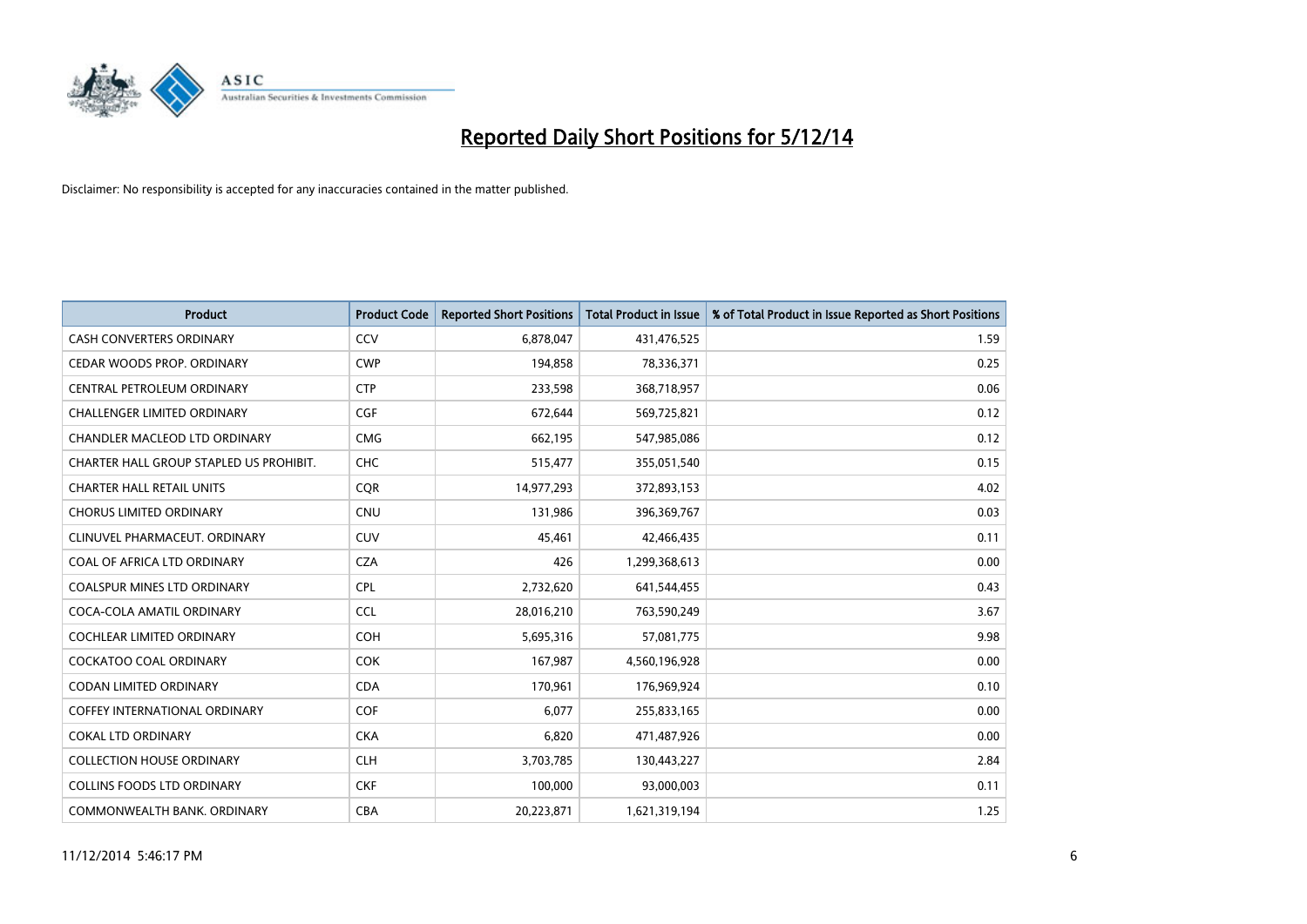

| <b>Product</b>                           | <b>Product Code</b> | <b>Reported Short Positions</b> | <b>Total Product in Issue</b> | % of Total Product in Issue Reported as Short Positions |
|------------------------------------------|---------------------|---------------------------------|-------------------------------|---------------------------------------------------------|
| <b>COMPASS RESOURCES ORDINARY</b>        | <b>CMR</b>          | 7,472                           | 1,403,744,100                 | 0.00                                                    |
| <b>COMPUTERSHARE LTD ORDINARY</b>        | <b>CPU</b>          | 6,170,121                       | 556,203,079                   | 1.11                                                    |
| <b>COOPER ENERGY LTD ORDINARY</b>        | <b>COE</b>          | 98,886                          | 329,235,509                   | 0.03                                                    |
| <b>CORP TRAVEL LIMITED ORDINARY</b>      | <b>CTD</b>          | 278,039                         | 90,517,621                    | 0.31                                                    |
| CORP TRAVEL LIMITED RIGHTS 15-DEC-14 DEF | <b>CTDRA</b>        | 6,970                           | 5,172,435                     | 0.13                                                    |
| <b>COVER-MORE GRP LTD ORDINARY</b>       | <b>CVO</b>          | 5,207,321                       | 317,750,000                   | 1.64                                                    |
| <b>CREDIT CORP GROUP ORDINARY</b>        | <b>CCP</b>          | 490,334                         | 46,296,407                    | 1.06                                                    |
| <b>CROMWELL PROP STAPLED SECURITIES</b>  | <b>CMW</b>          | 7,637,204                       | 1,735,299,783                 | 0.44                                                    |
| <b>CROWE HORWATH AUS ORDINARY</b>        | <b>CRH</b>          | 4,635,790                       | 273,005,429                   | 1.70                                                    |
| <b>CROWN RESORTS LTD ORDINARY</b>        | <b>CWN</b>          | 12,729,283                      | 728,394,185                   | 1.75                                                    |
| <b>CSG LIMITED ORDINARY</b>              | CSV                 | 321,620                         | 279,648,511                   | 0.12                                                    |
| <b>CSL LIMITED ORDINARY</b>              | <b>CSL</b>          | 1,967,052                       | 474,756,160                   | 0.41                                                    |
| <b>CSR LIMITED ORDINARY</b>              | <b>CSR</b>          | 12,365,048                      | 506,000,315                   | 2.44                                                    |
| <b>CUDECO LIMITED ORDINARY</b>           | CDU                 | 9,941,774                       | 235,425,143                   | 4.22                                                    |
| DATA#3 LIMITED ORDINARY                  | <b>DTL</b>          | 28,759                          | 153,974,950                   | 0.02                                                    |
| DECMIL GROUP LIMITED ORDINARY            | <b>DCG</b>          | 864,717                         | 168,657,794                   | 0.51                                                    |
| DEEP YELLOW LIMITED ORDINARY             | <b>DYL</b>          | 945                             | 1,891,494,412                 | 0.00                                                    |
| DEXUS PROPERTY GROUP STAPLED UNITS       | <b>DXS</b>          | 1,985,497                       | 905,531,797                   | 0.22                                                    |
| DICK SMITH HLDGS ORDINARY                | <b>DSH</b>          | 17,524,249                      | 236,511,364                   | 7.41                                                    |
| DISCOVERY METALS LTD ORDINARY            | <b>DML</b>          | 1,237,032                       | 644,039,581                   | 0.19                                                    |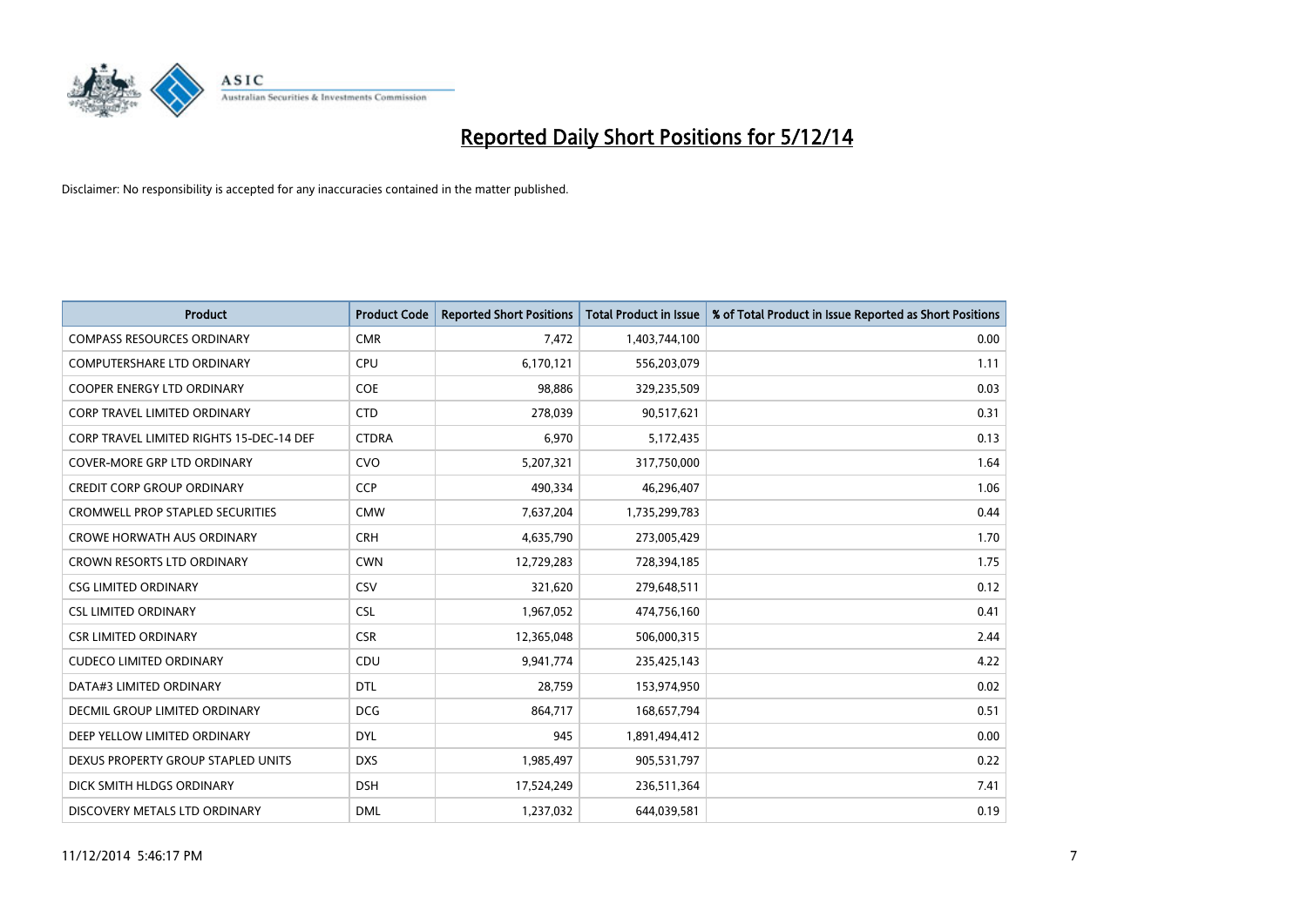

| <b>Product</b>                       | <b>Product Code</b> | <b>Reported Short Positions</b> | <b>Total Product in Issue</b> | % of Total Product in Issue Reported as Short Positions |
|--------------------------------------|---------------------|---------------------------------|-------------------------------|---------------------------------------------------------|
| DOMINO PIZZA ENTERPR ORDINARY        | <b>DMP</b>          | 1,425,552                       | 86,160,773                    | 1.65                                                    |
| DONACO INTERNATIONAL ORDINARY        | <b>DNA</b>          | 7,370,483                       | 461,434,022                   | 1.60                                                    |
| DORAY MINERALS LTD ORDINARY          | <b>DRM</b>          | 145,570                         | 165,834,256                   | 0.09                                                    |
| DOWNER EDI LIMITED ORDINARY          | <b>DOW</b>          | 26,581,297                      | 435,399,975                   | 6.11                                                    |
| DRILLSEARCH ENERGY ORDINARY          | <b>DLS</b>          | 16,676,147                      | 461,101,450                   | 3.62                                                    |
| DUET GROUP STAPLED US PROHIBIT.      | <b>DUE</b>          | 17,584,657                      | 1,327,719,444                 | 1.32                                                    |
| <b>DULUXGROUP LIMITED ORDINARY</b>   | <b>DLX</b>          | 3,590,986                       | 383,503,942                   | 0.94                                                    |
| ECHO ENTERTAINMENT ORDINARY          | EGP                 | 8,476,357                       | 825,672,730                   | 1.03                                                    |
| ELDERS LIMITED ORDINARY              | <b>ELD</b>          | 8,304,450                       | 837,232,507                   | 0.99                                                    |
| ELEMENTAL MINERALS ORDINARY          | <b>ELM</b>          | 94,536                          | 381,850,877                   | 0.02                                                    |
| <b>EMECO HOLDINGS ORDINARY</b>       | <b>EHL</b>          | 8,152,218                       | 599,675,707                   | 1.36                                                    |
| <b>ENERGY RESOURCES ORDINARY 'A'</b> | <b>ERA</b>          | 11,168,834                      | 517,725,062                   | 2.16                                                    |
| ENERGY WORLD CORPOR. ORDINARY        | <b>EWC</b>          | 46,892,820                      | 1,734,166,672                 | 2.70                                                    |
| EQUATORIAL RES LTD ORDINARY          | EQX                 | 33                              | 122,185,353                   | 0.00                                                    |
| EQUITY TRUSTEES ORDINARY             | EQT                 | 30,988                          | 19,269,445                    | 0.16                                                    |
| ERM POWER LIMITED ORDINARY           | EPW                 | 1,100,357                       | 241,477,698                   | 0.46                                                    |
| ESTIA HEALTH LTD ORDINARY            | <b>EHE</b>          | 1,394,394                       | 180,885,580                   | 0.77                                                    |
| EVOLUTION MINING LTD ORDINARY        | <b>EVN</b>          | 51,260,533                      | 714,921,647                   | 7.17                                                    |
| <b>EVOLVE EDUCATION GRP ORDINARY</b> | <b>EVO</b>          | 200,000                         | 132,317,278                   | 0.15                                                    |
| FAIRFAX MEDIA LTD ORDINARY           | <b>FXJ</b>          | 57,938,327                      | 2,351,955,725                 | 2.46                                                    |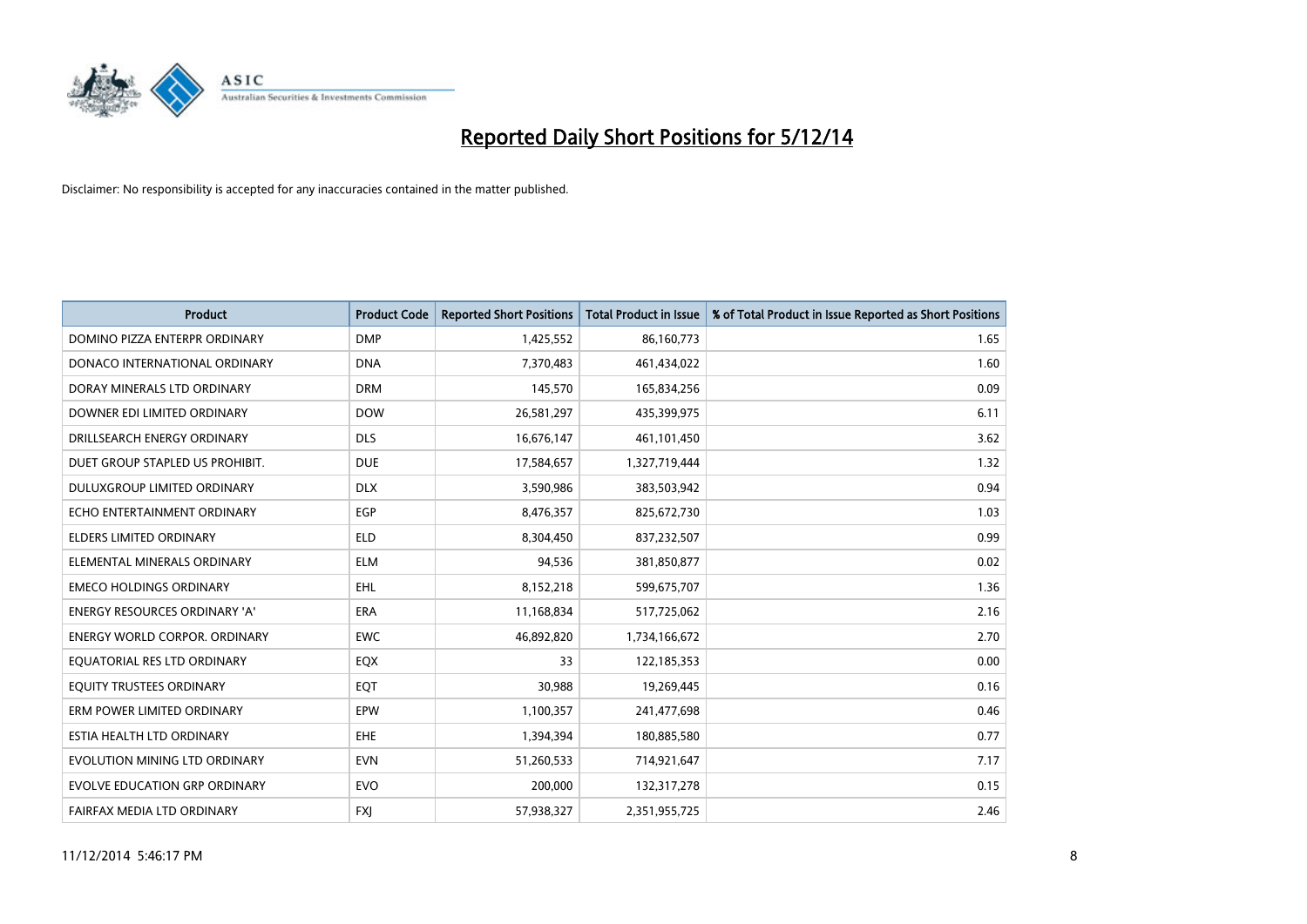

| <b>Product</b>                             | <b>Product Code</b> | <b>Reported Short Positions</b> | <b>Total Product in Issue</b> | % of Total Product in Issue Reported as Short Positions |
|--------------------------------------------|---------------------|---------------------------------|-------------------------------|---------------------------------------------------------|
| <b>FANTASTIC HOLDINGS ORDINARY</b>         | <b>FAN</b>          | 11,414                          | 103,257,398                   | 0.01                                                    |
| FAR LTD ORDINARY                           | <b>FAR</b>          | 17,032,595                      | 3,126,808,427                 | 0.54                                                    |
| FEDERATION CNTRES ORD/UNIT STAPLED SEC     | <b>FDC</b>          | 624,655                         | 1,427,641,565                 | 0.04                                                    |
| FINBAR GROUP LIMITED ORDINARY              | <b>FRI</b>          | 283                             | 228,720,815                   | 0.00                                                    |
| FISHER & PAYKEL H. ORDINARY                | <b>FPH</b>          | 6,617                           | 556,680,004                   | 0.00                                                    |
| FLEETWOOD CORP ORDINARY                    | <b>FWD</b>          | 1,520,901                       | 60,679,412                    | 2.51                                                    |
| FLETCHER BUILDING ORDINARY                 | <b>FBU</b>          | 2,692,333                       | 687,854,788                   | 0.39                                                    |
| FLEXIGROUP LIMITED ORDINARY                | <b>FXL</b>          | 8,882,397                       | 304,096,060                   | 2.92                                                    |
| FLIGHT CENTRE TRAVEL ORDINARY              | <b>FLT</b>          | 7,235,457                       | 100,718,401                   | 7.18                                                    |
| FLINDERS MINES LTD ORDINARY                | <b>FMS</b>          | 64,776                          | 2,714,328,936                 | 0.00                                                    |
| FOCUS MINERALS LTD ORDINARY                | <b>FML</b>          | 8,053,818                       | 9,137,375,877                 | 0.09                                                    |
| <b>FOLKESTONE EDU TRUST UNITS</b>          | <b>FET</b>          | 1,979,586                       | 205,992,922                   | 0.96                                                    |
| FONTERRA SHARE FUND ORDINARY UNITS         | <b>FSF</b>          | 109,403                         | 121,486,490                   | 0.09                                                    |
| <b>FORTESCUE METALS GRP ORDINARY</b>       | <b>FMG</b>          | 276,443,609                     | 3,113,798,151                 | 8.88                                                    |
| FREEDOM FOOD LTD ORDINARY                  | <b>FNP</b>          | 58,371                          | 152,689,663                   | 0.04                                                    |
| <b>G.U.D. HOLDINGS ORDINARY</b>            | GUD                 | 2,798,939                       | 70,939,492                    | 3.95                                                    |
| <b>G8 EDUCATION LIMITED ORDINARY</b>       | <b>GEM</b>          | 10,449,480                      | 353,691,630                   | 2.95                                                    |
| <b>GALAXY RESOURCES ORDINARY</b>           | GXY                 | 1,435,797                       | 1,064,533,669                 | 0.13                                                    |
| <b>GBST HOLDINGS., ORDINARY</b>            | GBT                 | 10,381                          | 66,561,725                    | 0.02                                                    |
| <b>GDI PROPERTY GRP STAPLED SECURITIES</b> | GDI                 | 407,631                         | 567,575,025                   | 0.07                                                    |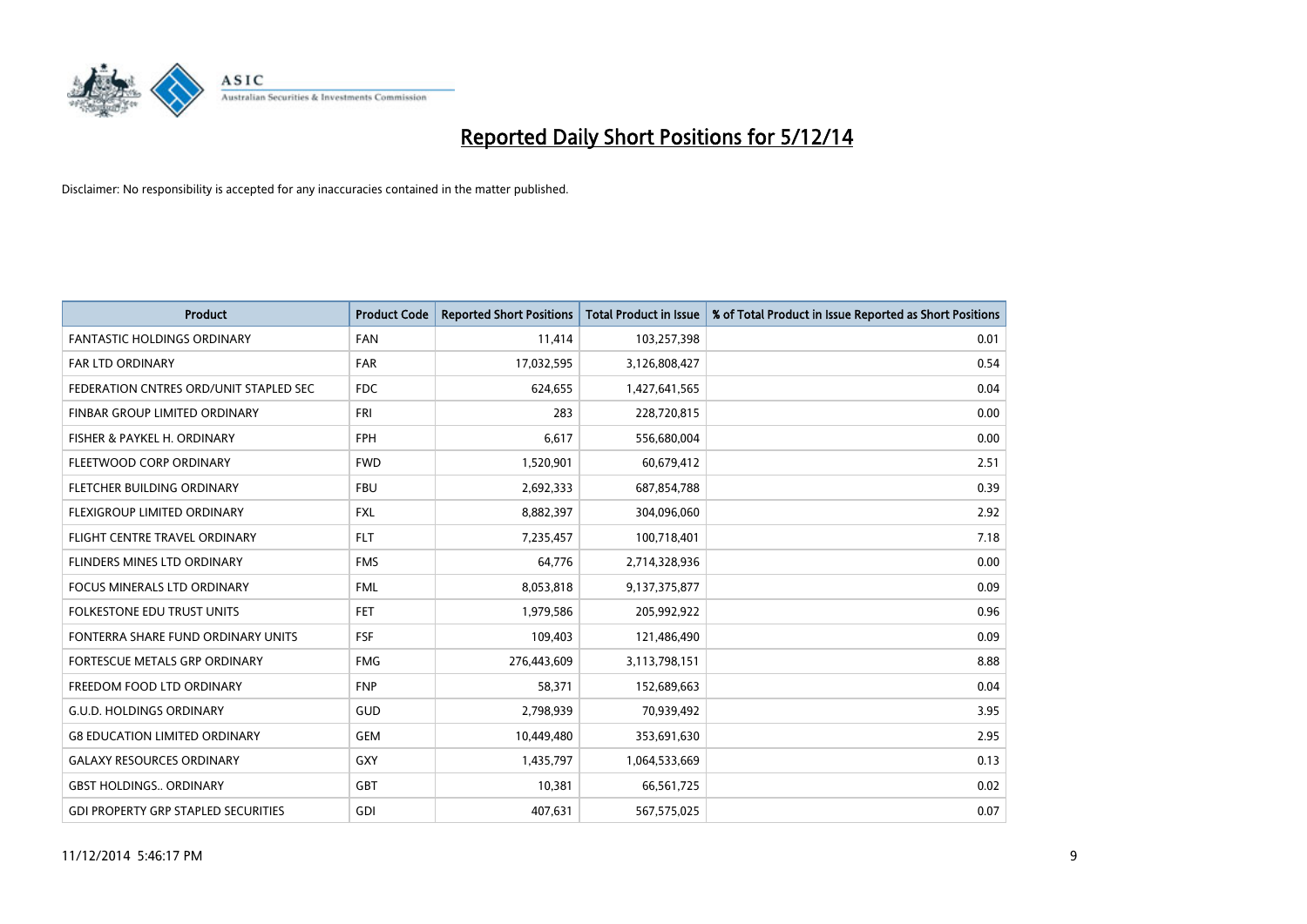

| <b>Product</b>                                   | <b>Product Code</b> | <b>Reported Short Positions</b> | <b>Total Product in Issue</b> | % of Total Product in Issue Reported as Short Positions |
|--------------------------------------------------|---------------------|---------------------------------|-------------------------------|---------------------------------------------------------|
| <b>GENETIC TECHNOLOGIES ORDINARY</b>             | <b>GTG</b>          | 1,408,890                       | 778,689,862                   | 0.18                                                    |
| <b>GENWORTH MORTGAGE ORDINARY</b>                | <b>GMA</b>          | 9,939,981                       | 650,000,000                   | 1.53                                                    |
| <b>GEODYNAMICS LIMITED ORDINARY</b>              | GDY                 | 819                             | 435,880,130                   | 0.00                                                    |
| <b>GINDALBIE METALS LTD ORDINARY</b>             | <b>GBG</b>          | 33,825,514                      | 1,495,306,811                 | 2.26                                                    |
| <b>GOLD ROAD RES LTD ORDINARY</b>                | GOR                 | 2,343,494                       | 593,456,822                   | 0.39                                                    |
| <b>GOODMAN FIELDER, ORDINARY</b>                 | <b>GFF</b>          | 5,835,159                       | 1,955,559,207                 | 0.30                                                    |
| <b>GOODMAN GROUP STAPLED</b>                     | <b>GMG</b>          | 11,697,189                      | 1,745,460,061                 | 0.67                                                    |
| <b>GPT GROUP STAPLED SEC.</b>                    | <b>GPT</b>          | 4,219,161                       | 1,685,460,955                 | 0.25                                                    |
| <b>GRAINCORP LIMITED A CLASS ORDINARY</b>        | <b>GNC</b>          | 14,824,219                      | 228,855,628                   | 6.48                                                    |
| <b>GRANGE RESOURCES, ORDINARY</b>                | <b>GRR</b>          | 8,148,632                       | 1,157,097,869                 | 0.70                                                    |
| <b>GREENCROSS LIMITED ORDINARY</b>               | <b>GXL</b>          | 2,837,413                       | 111,447,503                   | 2.55                                                    |
| <b>GREENLAND MIN EN LTD ORDINARY</b>             | GGG                 | 691,933                         | 669,389,552                   | 0.10                                                    |
| <b>GREENLAND MIN EN LTD RIGHTS 26-JUN-14</b>     | GGGR                | 3,842                           | 88,685,050                    | 0.00                                                    |
| <b>GROWTHPOINT PROPERTY ORD/UNIT STAPLED SEC</b> | GOZ                 | 926,553                         | 554,602,697                   | 0.17                                                    |
| <b>GRYPHON MINERALS LTD ORDINARY</b>             | GRY                 | 2,228,489                       | 401,185,424                   | 0.56                                                    |
| <b>GUILDFORD COAL LTD ORDINARY</b>               | <b>GUF</b>          | 77,890                          | 917,612,681                   | 0.01                                                    |
| <b>GWA GROUP LTD ORDINARY</b>                    | <b>GWA</b>          | 14,867,590                      | 306,533,770                   | 4.85                                                    |
| HANSEN TECHNOLOGIES ORDINARY                     | <b>HSN</b>          | 5,494                           | 163,214,381                   | 0.00                                                    |
| <b>HARVEY NORMAN ORDINARY</b>                    | <b>HVN</b>          | 43,206,451                      | 1,062,316,784                 | 4.07                                                    |
| <b>HARVEY NORMAN RIGHTS 08-DEC-14</b>            | <b>HVNR</b>         | 101,882                         | 48,287,127                    | 0.21                                                    |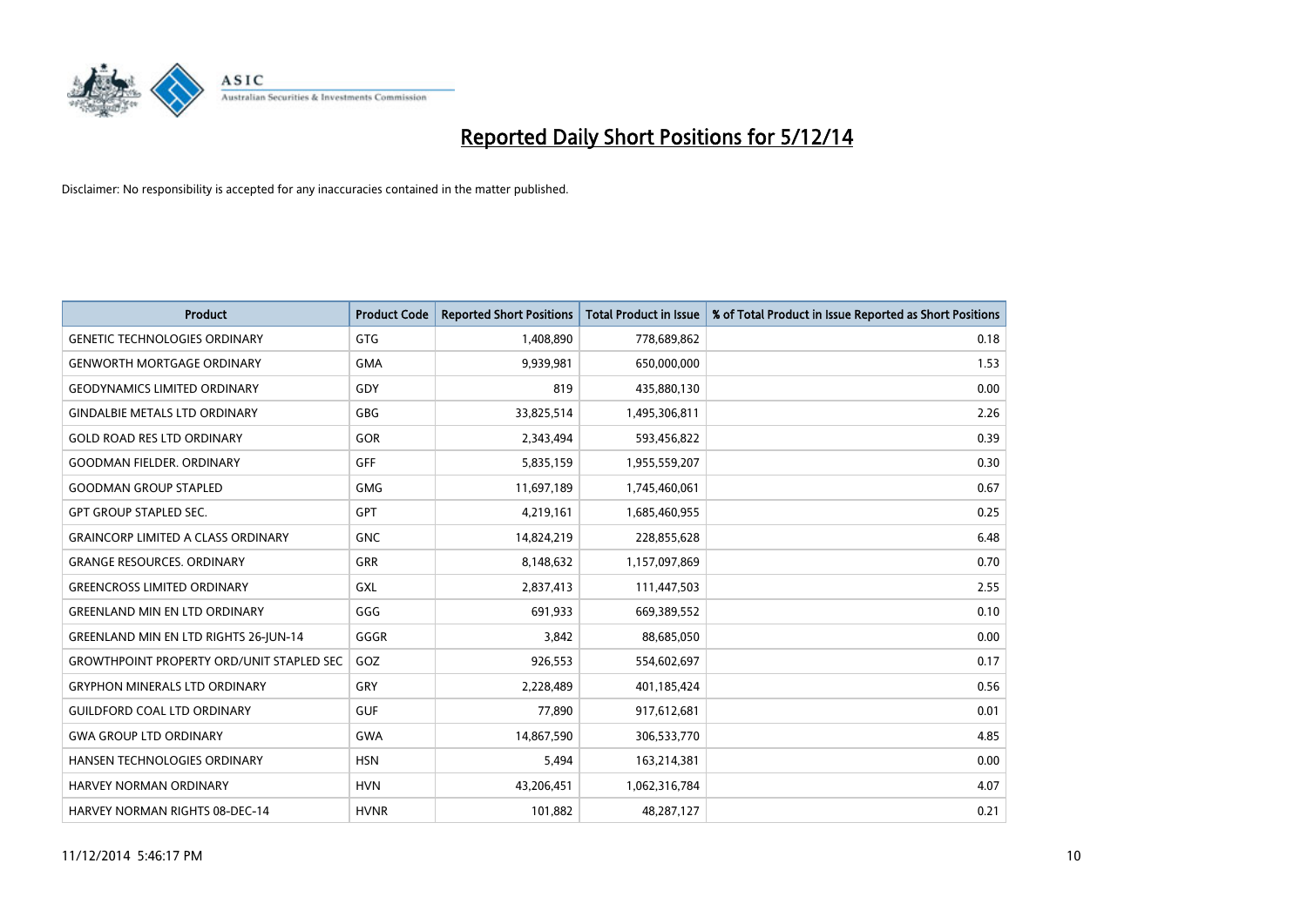

| <b>Product</b>                           | <b>Product Code</b> | <b>Reported Short Positions</b> | <b>Total Product in Issue</b> | % of Total Product in Issue Reported as Short Positions |
|------------------------------------------|---------------------|---------------------------------|-------------------------------|---------------------------------------------------------|
| HEALTHSCOPE LIMITED. ORDINARY            | <b>HSO</b>          | 17,247,593                      | 1,732,094,838                 | 1.00                                                    |
| <b>HENDERSON GROUP CDI 1:1</b>           | <b>HGG</b>          | 4,990,973                       | 776,451,740                   | 0.64                                                    |
| HFA HOLDINGS LIMITED ORDINARY            | <b>HFA</b>          | 3,809                           | 162,147,897                   | 0.00                                                    |
| HIGHLANDS PACIFIC ORDINARY               | <b>HIG</b>          | 3,153                           | 918,694,336                   | 0.00                                                    |
| HILLGROVE RES LTD ORDINARY               | <b>HGO</b>          | 132,012                         | 147,711,123                   | 0.09                                                    |
| <b>HILLS LTD ORDINARY</b>                | <b>HIL</b>          | 1,377,402                       | 231,985,526                   | 0.59                                                    |
| HORIZON OIL LIMITED ORDINARY             | <b>HZN</b>          | 37,241,573                      | 1,301,981,265                 | 2.86                                                    |
| HOTEL PROPERTY STAPLED                   | <b>HPI</b>          | 129,210                         | 146, 105, 439                 | 0.09                                                    |
| HUON AQUACULTURE GRP ORDINARY            | <b>HUO</b>          | 905,261                         | 87,337,207                    | 1.04                                                    |
| <b>ICAR ASIA LTD ORDINARY</b>            | ICQ                 | 429,931                         | 212,288,846                   | 0.20                                                    |
| <b>IINET LIMITED ORDINARY</b>            | <b>IIN</b>          | 7,760,399                       | 162, 163, 526                 | 4.79                                                    |
| <b>ILUKA RESOURCES ORDINARY</b>          | ILU                 | 23,889,921                      | 418,700,517                   | 5.71                                                    |
| <b>IMDEX LIMITED ORDINARY</b>            | <b>IMD</b>          | 2,461,745                       | 216,203,136                   | 1.14                                                    |
| IMF BENTHAM LTD ORDINARY                 | IMF                 | 4,658,881                       | 166,580,957                   | 2.80                                                    |
| <b>INCITEC PIVOT ORDINARY</b>            | IPL                 | 31,281,114                      | 1,654,998,197                 | 1.89                                                    |
| INDEPENDENCE GROUP ORDINARY              | <b>IGO</b>          | 2,098,093                       | 234,256,573                   | 0.90                                                    |
| INDOPHIL RESOURCES ORDINARY              | <b>IRN</b>          | 6,853,935                       | 1,203,146,194                 | 0.57                                                    |
| <b>INDUSTRIA REIT STAPLED</b>            | <b>IDR</b>          | 378,990                         | 125,000,001                   | 0.30                                                    |
| <b>INFIGEN ENERGY STAPLED SECURITIES</b> | <b>IFN</b>          | 3,166,147                       | 767,887,581                   | 0.41                                                    |
| <b>INFOMEDIA LTD ORDINARY</b>            | <b>IFM</b>          | 976,706                         | 306,954,355                   | 0.32                                                    |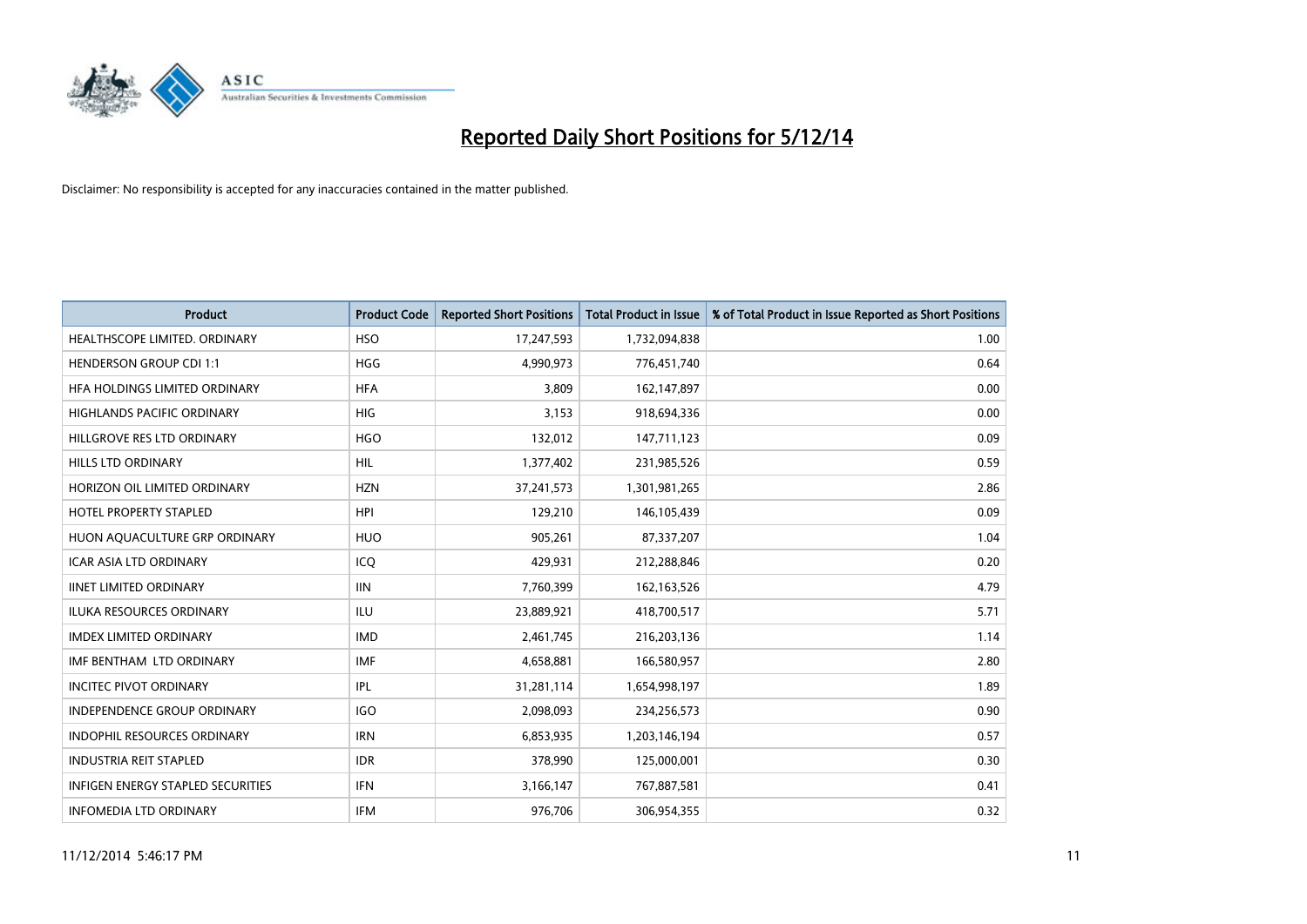

| Product                                         | <b>Product Code</b> | <b>Reported Short Positions</b> | <b>Total Product in Issue</b> | % of Total Product in Issue Reported as Short Positions |
|-------------------------------------------------|---------------------|---------------------------------|-------------------------------|---------------------------------------------------------|
| <b>INGENIA GROUP STAPLED SECURITIES</b>         | <b>INA</b>          | 7,755,548                       | 878,851,910                   | 0.88                                                    |
| INSURANCE AUSTRALIA ORDINARY                    | <b>IAG</b>          | 8,768,386                       | 2,341,618,048                 | 0.37                                                    |
| <b>INTREPID MINES DEF EX BTR</b>                | <b>IAUN</b>         | 4,285                           | 177,406,364                   | 0.00                                                    |
| <b>INTREPID MINES ORDINARY</b>                  | <b>IAU</b>          | 4,810,068                       | 557,766,065                   | 0.86                                                    |
| <b>INVESTA OFFICE FUND STAPLED SECURITIES</b>   | <b>IOF</b>          | 1,061,282                       | 614,047,458                   | 0.17                                                    |
| <b>INVOCARE LIMITED ORDINARY</b>                | <b>IVC</b>          | 4,085,440                       | 110,030,298                   | 3.71                                                    |
| <b>IOOF HOLDINGS LTD ORDINARY</b>               | IFL                 | 13,967,998                      | 300,133,752                   | 4.65                                                    |
| <b>IPH LIMITED ORDINARY</b>                     | <b>IPH</b>          | 548,406                         | 157,559,499                   | 0.35                                                    |
| <b>IPROPERTY GROUP LTD ORDINARY</b>             | <b>IPP</b>          | 1,916,959                       | 181,703,204                   | 1.05                                                    |
| <b>IRESS LIMITED ORDINARY</b>                   | <b>IRE</b>          | 6,171,696                       | 159,097,319                   | 3.88                                                    |
| <b>ISELECT LTD ORDINARY</b>                     | <b>ISU</b>          | 1,287,061                       | 261,489,894                   | 0.49                                                    |
| <b>ISENTIA GROUP LTD ORDINARY</b>               | <b>ISD</b>          | 370,524                         | 200,000,001                   | 0.19                                                    |
| <b>ISENTRIC LTD. ORDINARY</b>                   | ICU                 | 49,701                          | 77,362,962                    | 0.06                                                    |
| ISHS CHINA ETF CDI 1:1                          | <b>IZZ</b>          | 384                             | 128,250,000                   | 0.00                                                    |
| <b>JAMES HARDIE INDUST CHESS DEPOSITARY INT</b> | <b>IHX</b>          | 8,244,874                       | 444,941,946                   | 1.85                                                    |
| JAPARA HEALTHCARE LT ORDINARY                   | <b>IHC</b>          | 11,133,297                      | 263,046,592                   | 4.23                                                    |
| <b>JB HI-FI LIMITED ORDINARY</b>                | <b>IBH</b>          | 12,797,294                      | 98,950,309                    | 12.93                                                   |
| KAROON GAS AUSTRALIA ORDINARY                   | <b>KAR</b>          | 18,706,882                      | 250,085,718                   | 7.48                                                    |
| KATHMANDU HOLD LTD ORDINARY                     | <b>KMD</b>          | 3,908,789                       | 201,318,944                   | 1.94                                                    |
| <b>KBL MINING LIMITED ORDINARY</b>              | <b>KBL</b>          | 1,820                           | 393,535,629                   | 0.00                                                    |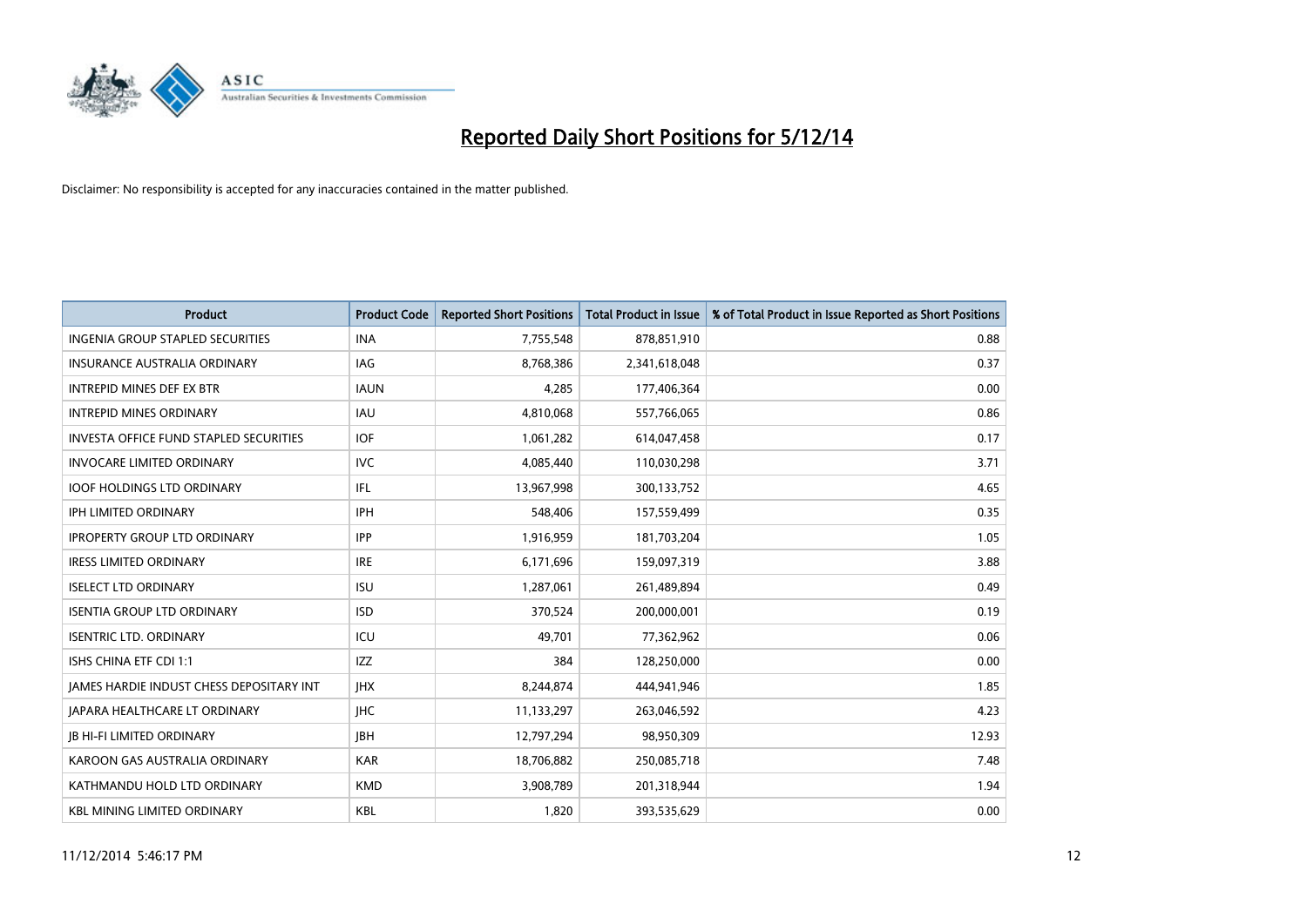

| <b>Product</b>                        | <b>Product Code</b> | <b>Reported Short Positions</b> | <b>Total Product in Issue</b> | % of Total Product in Issue Reported as Short Positions |
|---------------------------------------|---------------------|---------------------------------|-------------------------------|---------------------------------------------------------|
| KINGSGATE CONSOLID. ORDINARY          | <b>KCN</b>          | 25,270,025                      | 223,584,937                   | 11.30                                                   |
| KINGSROSE MINING LTD ORDINARY         | <b>KRM</b>          | 426,348                         | 358,611,493                   | 0.12                                                    |
| <b>KOGI IRON LTD ORDINARY</b>         | <b>KFE</b>          | 2,401,553                       | 376,669,836                   | 0.64                                                    |
| LEIGHTON HOLDINGS ORDINARY            | LEI                 | 6,260,826                       | 338,503,563                   | 1.85                                                    |
| LEND LEASE GROUP UNIT/ORD STAPLED     | LLC                 | 1,466,192                       | 579,596,726                   | 0.25                                                    |
| LIQUEFIED NATURAL ORDINARY            | <b>LNG</b>          | 10,562,504                      | 461,923,201                   | 2.29                                                    |
| LOGICAMMS LIMITED ORDINARY            | <b>LCM</b>          | 10,252                          | 71,178,179                    | 0.01                                                    |
| LONESTAR RESO LTD ORDINARY            | <b>LNR</b>          | 263,243                         | 752,187,211                   | 0.03                                                    |
| LUCAPA DIAMOND LTD ORDINARY           | <b>LOM</b>          | 26,082                          | 181,868,298                   | 0.01                                                    |
| <b>LYNAS CORPORATION ORDINARY</b>     | <b>LYC</b>          | 95,090,969                      | 3,370,905,034                 | 2.82                                                    |
| M2 GRP LTD ORDINARY                   | <b>MTU</b>          | 2,670,720                       | 181,905,060                   | 1.47                                                    |
| <b>MACA LIMITED ORDINARY</b>          | <b>MLD</b>          | 556,739                         | 232,676,373                   | 0.24                                                    |
| MACMAHON HOLDINGS ORDINARY            | MAH                 | 3,454,591                       | 1,261,699,966                 | 0.27                                                    |
| MACO ATLAS ROADS GRP ORDINARY STAPLED | <b>MOA</b>          | 12,131,727                      | 511,538,852                   | 2.37                                                    |
| MACQUARIE GROUP LTD ORDINARY          | <b>MQG</b>          | 1,066,188                       | 321,358,070                   | 0.33                                                    |
| MAGELLAN FIN GRP LTD ORDINARY         | <b>MFG</b>          | 2,744,632                       | 159,818,691                   | 1.72                                                    |
| MANTRA GROUP LTD ORDINARY             | <b>MTR</b>          | 4,356,288                       | 249,471,229                   | 1.75                                                    |
| MATRIX C & E LTD ORDINARY             | <b>MCE</b>          | 2,577,288                       | 94,555,428                    | 2.73                                                    |
| <b>MAVERICK DRILLING ORDINARY</b>     | <b>MAD</b>          | 2,328,185                       | 544,321,602                   | 0.43                                                    |
| MAXITRANS INDUSTRIES ORDINARY         | <b>MXI</b>          | 964                             | 185,075,653                   | 0.00                                                    |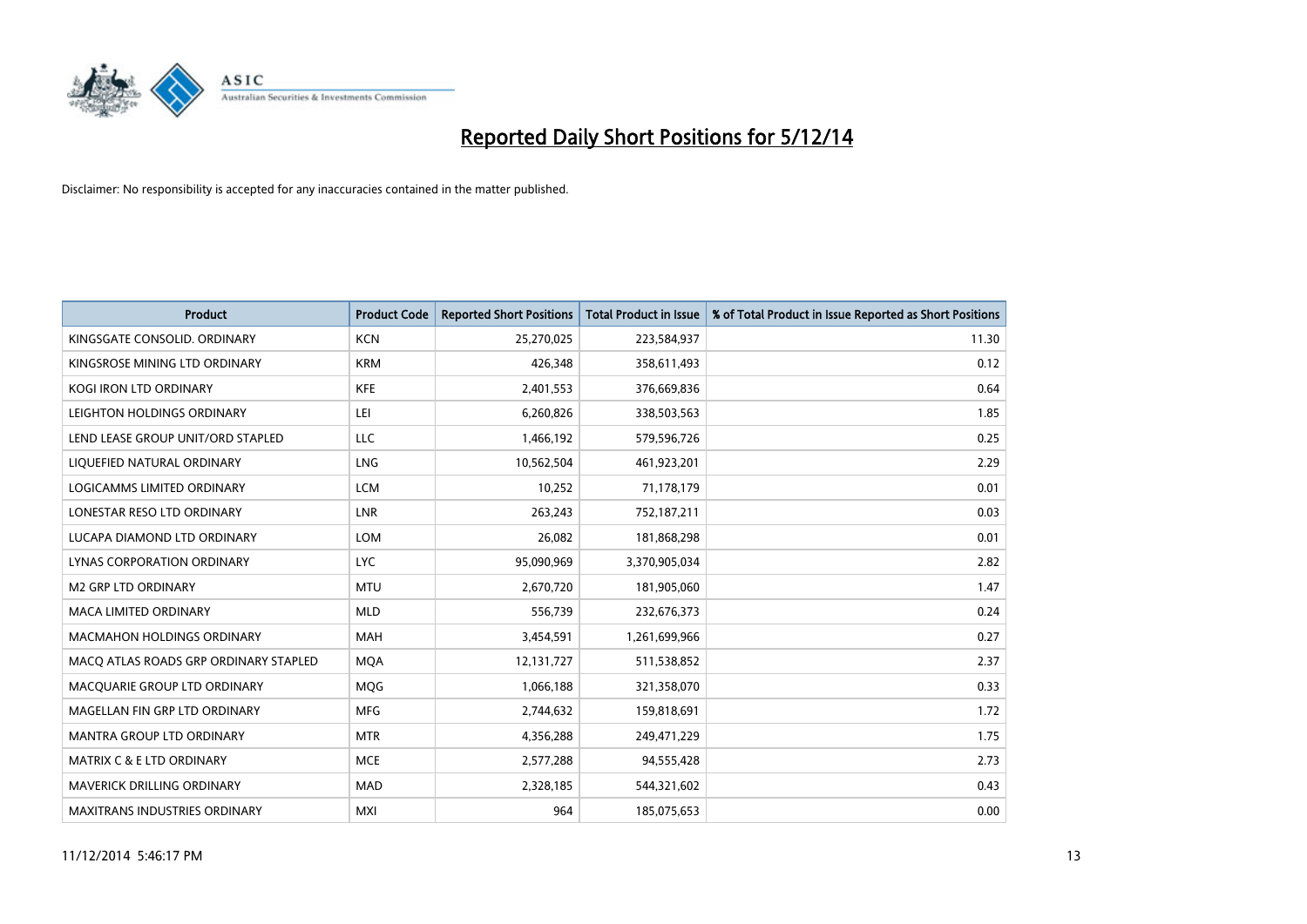

| <b>Product</b>                       | <b>Product Code</b> | <b>Reported Short Positions</b> | <b>Total Product in Issue</b> | % of Total Product in Issue Reported as Short Positions |
|--------------------------------------|---------------------|---------------------------------|-------------------------------|---------------------------------------------------------|
| MAYNE PHARMA LTD ORDINARY            | <b>MYX</b>          | 12,427,814                      | 587,948,337                   | 2.11                                                    |
| MCMILLAN SHAKESPEARE ORDINARY        | <b>MMS</b>          | 1,058,708                       | 77,525,801                    | 1.37                                                    |
| MCPHERSON'S LTD ORDINARY             | <b>MCP</b>          | 71                              | 96,684,407                    | 0.00                                                    |
| MEDUSA MINING LTD ORDINARY           | <b>MML</b>          | 19,617,099                      | 207,794,301                   | 9.44                                                    |
| MERIDIAN ENERGY INSTALMENT RECEIPTS  | <b>MEZCA</b>        | 200,000                         | 1,255,413,626                 | 0.02                                                    |
| MESOBLAST LIMITED ORDINARY           | <b>MSB</b>          | 22,405,551                      | 324,176,029                   | 6.91                                                    |
| METALS X LIMITED DEFERRED SETTLEMENT | <b>MLXDA</b>        | 758,566                         | 413,956,528                   | 0.18                                                    |
| METCASH LIMITED ORDINARY             | <b>MTS</b>          | 109,825,024                     | 903,309,574                   | 12.16                                                   |
| MIGHTY RIVER POWER ORDINARY          | <b>MYT</b>          | 3,279,578                       | 1,400,012,517                 | 0.23                                                    |
| MINCOR RESOURCES NL ORDINARY         | <b>MCR</b>          | 78,533                          | 188,208,274                   | 0.04                                                    |
| MINERAL DEPOSITS ORDINARY            | <b>MDL</b>          | 941,835                         | 103,676,341                   | 0.91                                                    |
| MINERAL RESOURCES, ORDINARY          | <b>MIN</b>          | 19,364,811                      | 187,270,274                   | 10.34                                                   |
| MINT WIRELESS ORDINARY               | <b>MNW</b>          | 29,688                          | 470,372,395                   | 0.01                                                    |
| MIRABELA NICKEL LTD ORDINARY         | <b>MBN</b>          | 2,012,293                       | 929,710,216                   | 0.22                                                    |
| MIRVAC GROUP STAPLED SECURITIES      | <b>MGR</b>          | 12,348,922                      | 3,697,197,370                 | 0.33                                                    |
| MMAOFFSHOR ORDINARY                  | <b>MRM</b>          | 21,543,391                      | 368,666,221                   | 5.84                                                    |
| MOLOPO ENERGY LTD ORDINARY           | <b>MPO</b>          | 11,118                          | 248,705,730                   | 0.00                                                    |
| MONADELPHOUS GROUP ORDINARY          | <b>MND</b>          | 7,224,020                       | 92,998,380                    | 7.77                                                    |
| MONASH IVF GROUP LTD ORDINARY        | <b>MVF</b>          | 717,003                         | 231,081,089                   | 0.31                                                    |
| MORTGAGE CHOICE LTD ORDINARY         | <b>MOC</b>          | 20,696                          | 124,216,248                   | 0.02                                                    |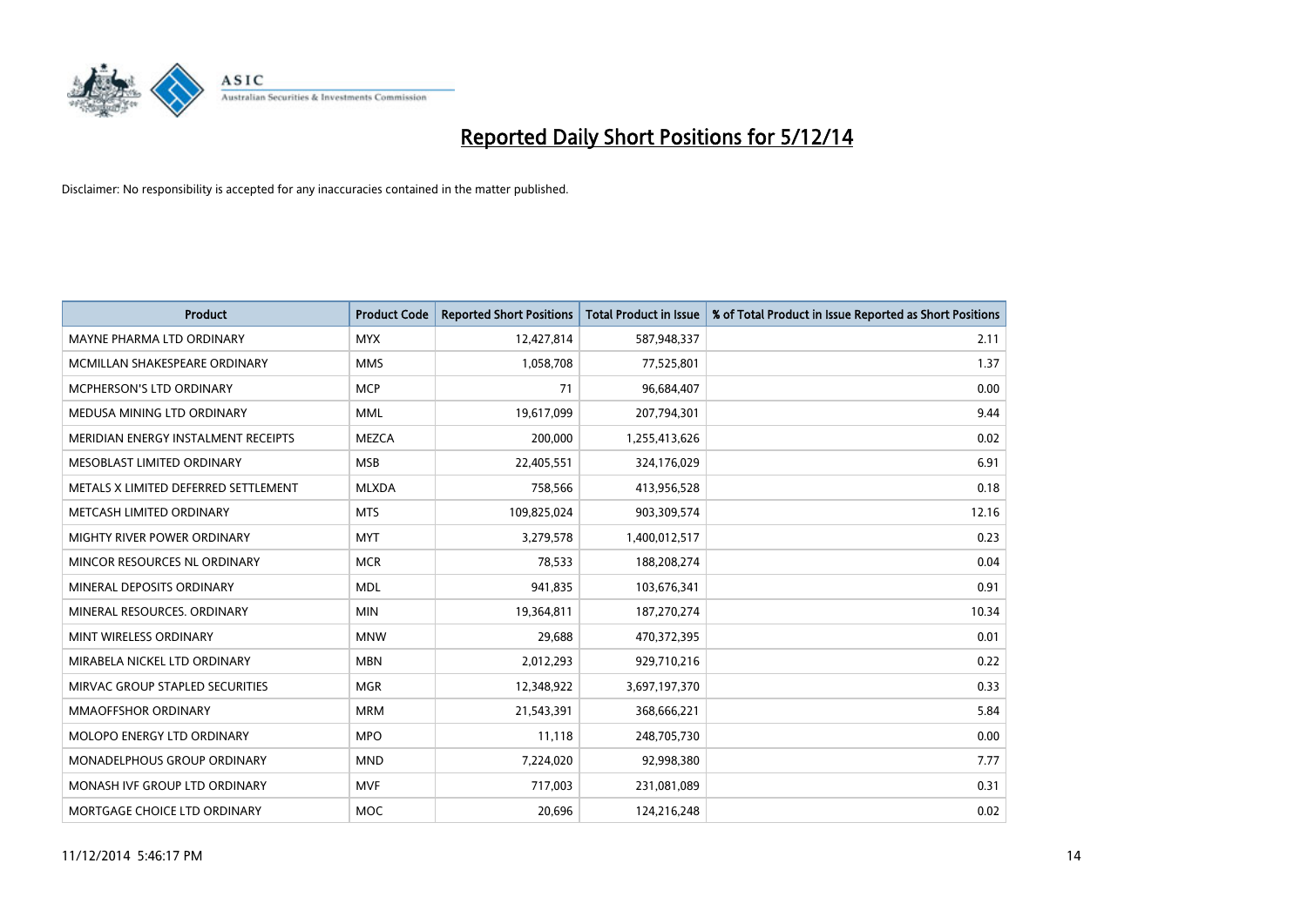

| <b>Product</b>                    | <b>Product Code</b> | <b>Reported Short Positions</b> | <b>Total Product in Issue</b> | % of Total Product in Issue Reported as Short Positions |
|-----------------------------------|---------------------|---------------------------------|-------------------------------|---------------------------------------------------------|
| <b>MOUNT GIBSON IRON ORDINARY</b> | <b>MGX</b>          | 47,697,568                      | 1,090,805,085                 | 4.37                                                    |
| MULTIPLEX SITES SITES             | <b>MXUPA</b>        | 2,437                           | 4,500,000                     | 0.05                                                    |
| MYER HOLDINGS LTD ORDINARY        | <b>MYR</b>          | 92,103,619                      | 585,689,551                   | 15.73                                                   |
| NANOSONICS LIMITED ORDINARY       | <b>NAN</b>          | 2,511,052                       | 264,332,826                   | 0.95                                                    |
| NATIONAL AUST. BANK ORDINARY      | <b>NAB</b>          | 37,908,824                      | 2,366,311,132                 | 1.60                                                    |
| NATIONAL STORAGE STAPLED          | <b>NSR</b>          | 1,513,797                       | 295,631,660                   | 0.51                                                    |
| NAVITAS LIMITED ORDINARY          | <b>NVT</b>          | 3,471,802                       | 376,037,813                   | 0.92                                                    |
| NEARMAP LTD ORDINARY              | <b>NEA</b>          | 1,968,846                       | 347,646,101                   | 0.57                                                    |
| NEON ENERGY LIMITED ORDINARY      | <b>NEN</b>          | 13,245                          | 553,037,848                   | 0.00                                                    |
| NEW HOPE CORPORATION ORDINARY     | <b>NHC</b>          | 1,628,923                       | 830,999,449                   | 0.20                                                    |
| NEWCREST MINING ORDINARY          | <b>NCM</b>          | 12,835,719                      | 766,510,971                   | 1.67                                                    |
| NEWS CORP A NON-VOTING CDI        | <b>NWSLV</b>        | 36,358                          | 2,852,304                     | 1.27                                                    |
| NEWS CORP B VOTING CDI            | <b>NWS</b>          | 2,416,676                       | 37,331,492                    | 6.47                                                    |
| NEWSAT LIMITED ORDINARY           | <b>NWT</b>          | 6,459,587                       | 643,199,841                   | 1.00                                                    |
| NEXTDC LIMITED ORDINARY           | <b>NXT</b>          | 17,067,147                      | 193,154,486                   | 8.84                                                    |
| NEXUS ENERGY LIMITED ORDINARY     | <b>NXS</b>          | 83,983                          | 1,330,219,459                 | 0.01                                                    |
| NIB HOLDINGS LIMITED ORDINARY     | <b>NHF</b>          | 2,283,499                       | 439,004,182                   | 0.52                                                    |
| NINE ENTERTAINMENT ORDINARY       | <b>NEC</b>          | 15,519,153                      | 940,295,023                   | 1.65                                                    |
| NOBLE MINERAL RES ORDINARY        | <b>NMG</b>          | 2,365,726                       | 666,397,952                   | 0.36                                                    |
| NORTHERN IRON LTD ORDINARY        | <b>NFE</b>          | 8,685                           | 484,405,314                   | 0.00                                                    |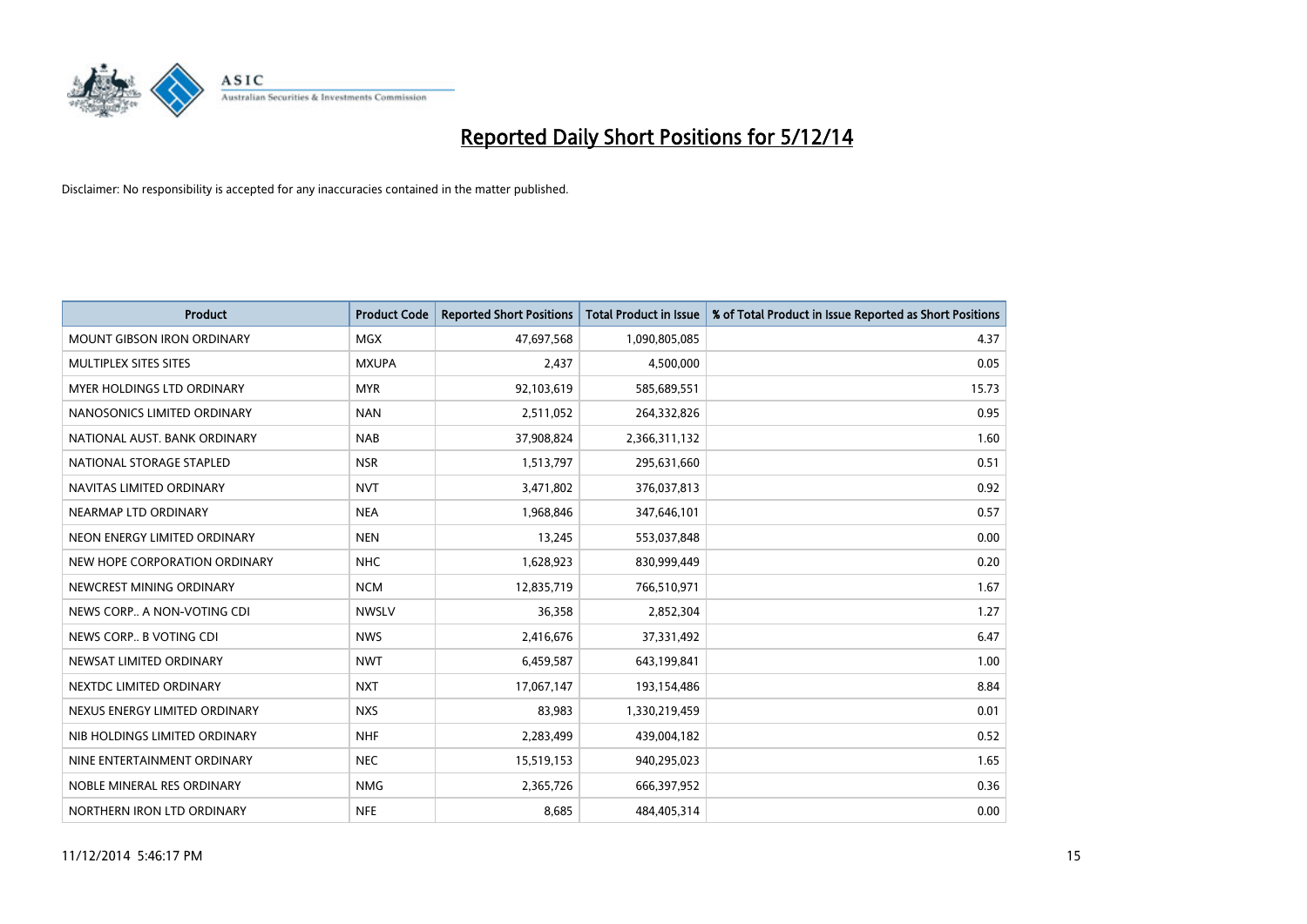

| <b>Product</b>                         | <b>Product Code</b> | <b>Reported Short Positions</b> | <b>Total Product in Issue</b> | % of Total Product in Issue Reported as Short Positions |
|----------------------------------------|---------------------|---------------------------------|-------------------------------|---------------------------------------------------------|
| NORTHERN STAR ORDINARY                 | <b>NST</b>          | 19,668,193                      | 592,256,718                   | 3.32                                                    |
| NOVION PROPERTY GRP STAPLED SECURITIES | <b>NVN</b>          | 26,012,493                      | 3,050,355,727                 | 0.85                                                    |
| NRW HOLDINGS LIMITED ORDINARY          | <b>NWH</b>          | 11,636,879                      | 278,888,011                   | 4.17                                                    |
| NUFARM LIMITED ORDINARY                | <b>NUF</b>          | 6,131,931                       | 264,858,589                   | 2.32                                                    |
| OCEANAGOLD CORP. CHESS DEPOSITARY INT  | <b>OGC</b>          | 1,855,655                       | 301,520,186                   | 0.62                                                    |
| OIL SEARCH LTD ORDINARY                | OSH                 | 14,343,681                      | 1,522,692,587                 | 0.94                                                    |
| ORICA LIMITED ORDINARY                 | ORI                 | 22,350,736                      | 372,743,291                   | 6.00                                                    |
| ORIGIN ENERGY ORDINARY                 | <b>ORG</b>          | 10,657,417                      | 1,106,307,961                 | 0.96                                                    |
| OROCOBRE LIMITED ORDINARY              | <b>ORE</b>          | 2,855,088                       | 132,041,911                   | 2.16                                                    |
| ORORA LIMITED ORDINARY                 | <b>ORA</b>          | 4,577,828                       | 1,206,684,923                 | 0.38                                                    |
| OROTONGROUP LIMITED ORDINARY           | ORL                 | 305,418                         | 40,880,902                    | 0.75                                                    |
| OZ MINERALS ORDINARY                   | <b>OZL</b>          | 7,197,738                       | 303,470,022                   | 2.37                                                    |
| OZFOREX GROUP LTD ORDINARY             | <b>OFX</b>          | 9,257,920                       | 240,000,000                   | 3.86                                                    |
| <b>PACIFIC BRANDS ORDINARY</b>         | <b>PBG</b>          | 78,597,711                      | 917,226,291                   | 8.57                                                    |
| PACT GROUP HLDGS LTD ORDINARY          | PGH                 | 2,504,596                       | 294,097,961                   | 0.85                                                    |
| PALADIN ENERGY LTD ORDINARY            | <b>PDN</b>          | 140,994,593                     | 1,303,148,226                 | 10.82                                                   |
| PANAUST LIMITED ORDINARY               | <b>PNA</b>          | 789,987                         | 636,599,496                   | 0.12                                                    |
| PANORAMA SYNERGY LTD ORDINARY          | <b>PSY</b>          | 26.067                          | 493,403,798                   | 0.01                                                    |
| PANORAMIC RESOURCES ORDINARY           | PAN                 | 202,477                         | 322,275,824                   | 0.06                                                    |
| PANTERRA GOLD LTD ORDINARY             | PGI                 |                                 | 846,215,609                   | 0.00                                                    |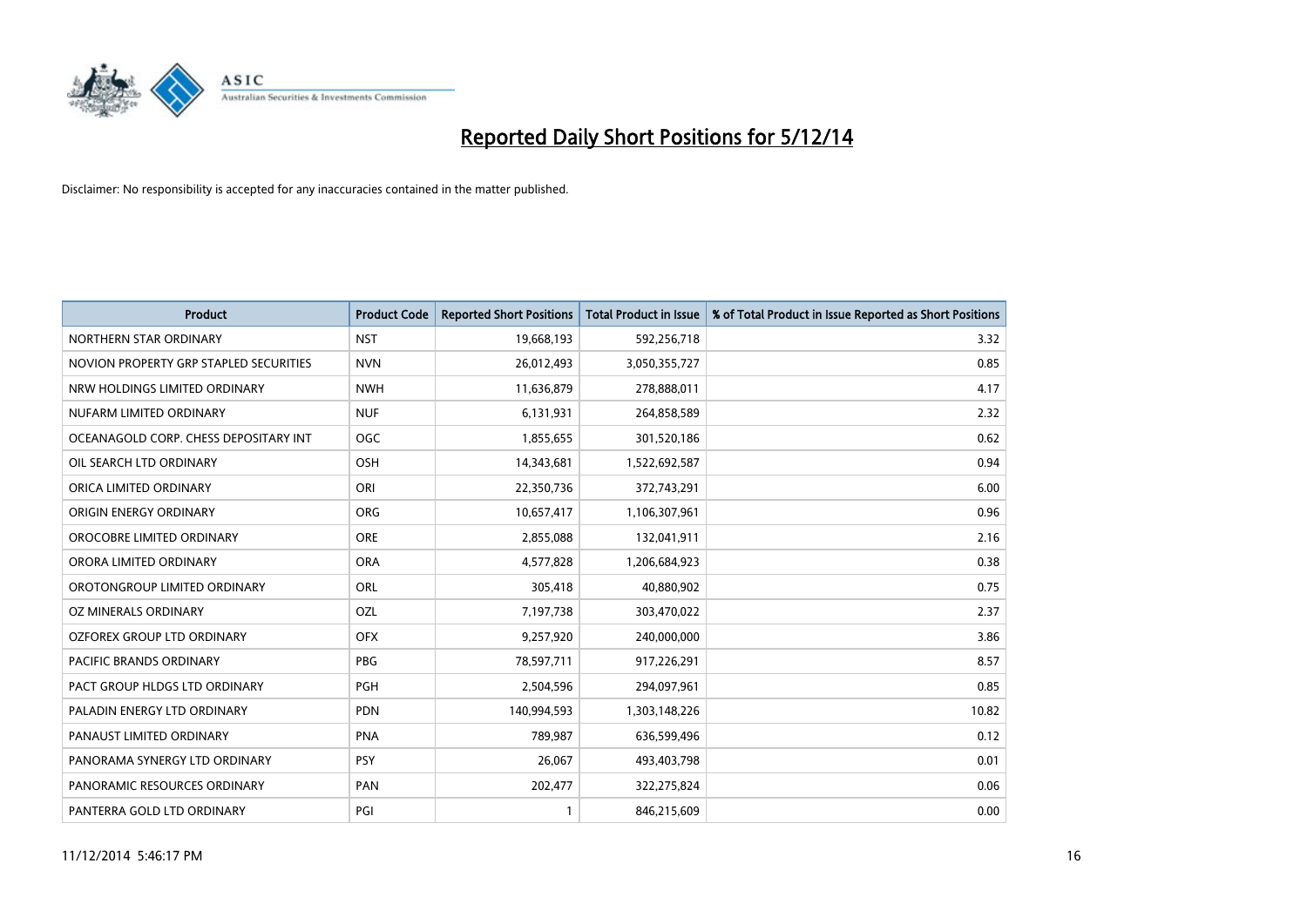

| <b>Product</b>                    | <b>Product Code</b> | <b>Reported Short Positions</b> | <b>Total Product in Issue</b> | % of Total Product in Issue Reported as Short Positions |
|-----------------------------------|---------------------|---------------------------------|-------------------------------|---------------------------------------------------------|
| PAPERLINX LIMITED ORDINARY        | <b>PPX</b>          | 44,691                          | 665, 181, 261                 | 0.01                                                    |
| PEET LIMITED ORDINARY             | <b>PPC</b>          | 52,774                          | 474,623,750                   | 0.01                                                    |
| PENINSULA ENERGY LTD ORDINARY     | <b>PEN</b>          | 4,000,000                       | 3,438,262,720                 | 0.12                                                    |
| PERPETUAL LIMITED ORDINARY        | PPT                 | 1,143,110                       | 46,574,426                    | 2.45                                                    |
| PERSEUS MINING LTD ORDINARY       | PRU                 | 22,310,557                      | 526,656,401                   | 4.24                                                    |
| PHARMAXIS LTD ORDINARY            | <b>PXS</b>          | 8,777                           | 310,265,349                   | 0.00                                                    |
| PLATINUM ASSET ORDINARY           | <b>PTM</b>          | 2,316,748                       | 581,137,982                   | 0.40                                                    |
| PLATINUM AUSTRALIA ORDINARY       | PLA                 | 836,127                         | 504,968,043                   | 0.17                                                    |
| PMP LIMITED ORDINARY              | <b>PMP</b>          | 27,581                          | 323,781,124                   | 0.01                                                    |
| POSEIDON NICK LTD ORDINARY        | <b>POS</b>          | 2,816,367                       | 605,549,910                   | 0.47                                                    |
| PRANA BIOTECHNOLOGY ORDINARY      | <b>PBT</b>          | 2,593,750                       | 488,936,960                   | 0.53                                                    |
| PREMIER INVESTMENTS ORDINARY      | <b>PMV</b>          | 272,880                         | 155,900,075                   | 0.18                                                    |
| PRIMA BIOMED LTD ORDINARY         | <b>PRR</b>          | 132,361                         | 1,273,181,129                 | 0.01                                                    |
| PRIMARY HEALTH CARE ORDINARY      | <b>PRY</b>          | 30,123,870                      | 512,130,550                   | 5.88                                                    |
| PRIME MEDIA GRP LTD ORDINARY      | <b>PRT</b>          | 948,937                         | 366,330,303                   | 0.26                                                    |
| PROGRAMMED ORDINARY               | <b>PRG</b>          | 206,430                         | 118,651,911                   | 0.17                                                    |
| PURA VIDA ENERGY NL ORDINARY      | <b>PVD</b>          | 336,605                         | 130,130,698                   | 0.26                                                    |
| <b>QANTAS AIRWAYS ORDINARY</b>    | QAN                 | 4,031,018                       | 2,196,330,250                 | 0.18                                                    |
| OBE INSURANCE GROUP ORDINARY      | <b>OBE</b>          | 16,165,932                      | 1,364,945,301                 | 1.18                                                    |
| <b>OUBE HOLDINGS LTD ORDINARY</b> | <b>QUB</b>          | 3,982,666                       | 1,054,428,076                 | 0.38                                                    |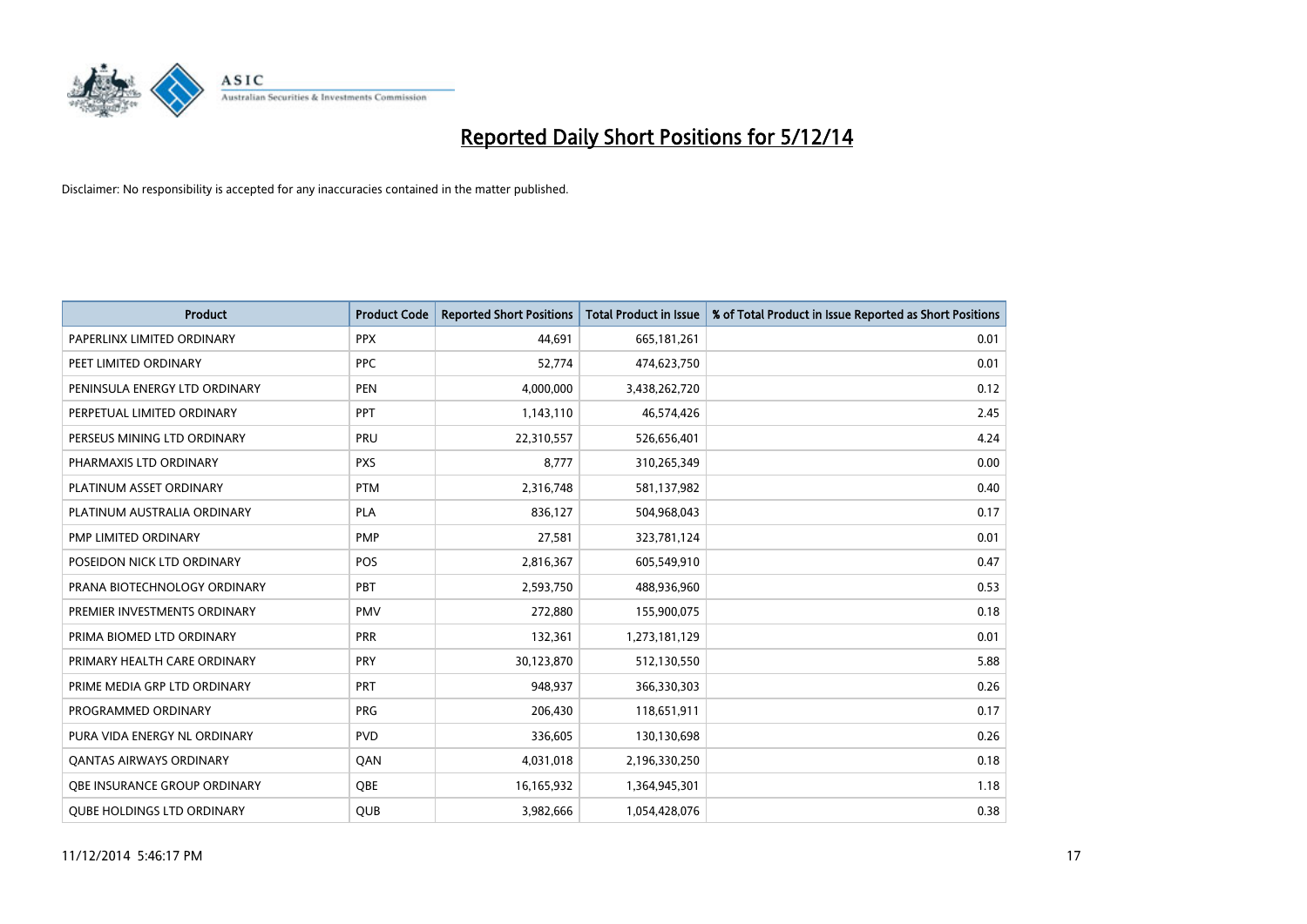

| <b>Product</b>                      | <b>Product Code</b> | <b>Reported Short Positions</b> | <b>Total Product in Issue</b> | % of Total Product in Issue Reported as Short Positions |
|-------------------------------------|---------------------|---------------------------------|-------------------------------|---------------------------------------------------------|
| RAMSAY HEALTH CARE ORDINARY         | <b>RHC</b>          | 466,832                         | 202,081,252                   | 0.23                                                    |
| RCG CORPORATION LTD ORDINARY        | <b>RCG</b>          | 317,245                         | 263,808,625                   | 0.12                                                    |
| <b>RCR TOMLINSON ORDINARY</b>       | <b>RCR</b>          | 315,545                         | 139,000,806                   | 0.23                                                    |
| <b>REA GROUP ORDINARY</b>           | <b>REA</b>          | 2,453,303                       | 131,714,699                   | 1.86                                                    |
| RECALL HOLDINGS LTD ORDINARY        | <b>REC</b>          | 3,055,911                       | 313,149,677                   | 0.98                                                    |
| <b>RECKON LIMITED ORDINARY</b>      | <b>RKN</b>          | 1,212,469                       | 112,084,762                   | 1.08                                                    |
| <b>RED 5 LIMITED ORDINARY</b>       | <b>RED</b>          | 174,740                         | 759,451,008                   | 0.02                                                    |
| <b>RED FORK ENERGY ORDINARY</b>     | <b>RFE</b>          | 112,160                         | 501,051,719                   | 0.02                                                    |
| REDBANK ENERGY LTD ORDINARY         | AEJ                 | 13                              | 786,287                       | 0.00                                                    |
| REED RESOURCES LTD ORDINARY         | <b>RDR</b>          | 1,015                           | 499,453,895                   | 0.00                                                    |
| <b>REEF CASINO TRUST UNITS</b>      | <b>RCT</b>          | 10,000                          | 49,061,036                    | 0.02                                                    |
| REGIONAL EXPRESS ORDINARY           | <b>REX</b>          | 49,501                          | 110,154,375                   | 0.04                                                    |
| REGIS HEALTHCARE LTD ORDINARY       | <b>REG</b>          | 2,185,466                       | 300, 345, 797                 | 0.73                                                    |
| <b>REGIS RESOURCES ORDINARY</b>     | <b>RRL</b>          | 54,316,863                      | 499,781,595                   | 10.87                                                   |
| RESMED INC CDI 10:1                 | <b>RMD</b>          | 38,959,366                      | 1,397,522,030                 | 2.79                                                    |
| <b>RESOLUTE MINING ORDINARY</b>     | <b>RSG</b>          | 23,400,603                      | 641,189,223                   | 3.65                                                    |
| <b>RESOURCE GENERATION ORDINARY</b> | <b>RES</b>          | 1,220                           | 581,380,338                   | 0.00                                                    |
| <b>RETAIL FOOD GROUP ORDINARY</b>   | <b>RFG</b>          | 4,959,570                       | 154,379,893                   | 3.21                                                    |
| REX MINERALS LIMITED ORDINARY       | <b>RXM</b>          | 910,499                         | 220,519,784                   | 0.41                                                    |
| RHIPE LTD ORDINARY                  | <b>RHP</b>          | 300,000                         | 121,530,351                   | 0.25                                                    |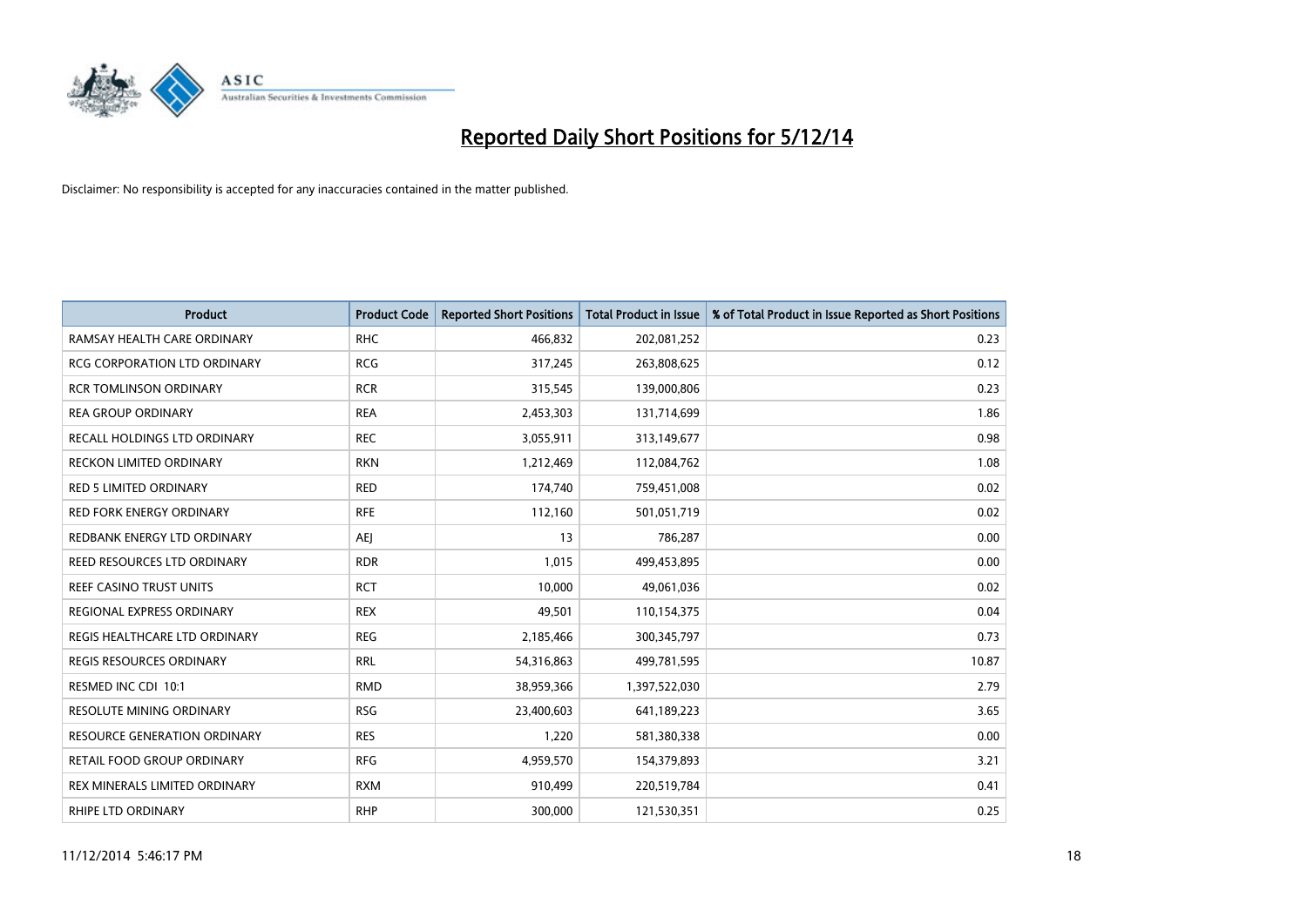

| <b>Product</b>                        | <b>Product Code</b> | <b>Reported Short Positions</b> | <b>Total Product in Issue</b> | % of Total Product in Issue Reported as Short Positions |
|---------------------------------------|---------------------|---------------------------------|-------------------------------|---------------------------------------------------------|
| RIO TINTO LIMITED ORDINARY            | <b>RIO</b>          | 6,455,053                       | 435,758,720                   | 1.48                                                    |
| ROC OIL COMPANY ORDINARY              | <b>ROC</b>          | 339,617                         | 687,618,400                   | 0.05                                                    |
| ROX RESOURCES ORDINARY                | <b>RXL</b>          | 5,523,255                       | 849,673,095                   | 0.65                                                    |
| ROYAL WOLF HOLDINGS ORDINARY          | <b>RWH</b>          | 209,381                         | 100,387,052                   | 0.21                                                    |
| <b>RXP SERVICES LTD ORDINARY</b>      | <b>RXP</b>          | 40,000                          | 136,080,420                   | 0.03                                                    |
| SAI GLOBAL LIMITED ORDINARY           | SAI                 | 726,192                         | 211,761,727                   | 0.34                                                    |
| SALMAT LIMITED ORDINARY               | <b>SLM</b>          | 24,069                          | 159,812,799                   | 0.02                                                    |
| SAMSON OIL & GAS LTD ORDINARY         | SSN                 | 14,825,700                      | 2,837,782,022                 | 0.52                                                    |
| SANDFIRE RESOURCES ORDINARY           | <b>SFR</b>          | 3,180,356                       | 155,950,968                   | 2.04                                                    |
| SANTOS LTD ORDINARY                   | <b>STO</b>          | 5,622,488                       | 982,271,447                   | 0.57                                                    |
| SARACEN MINERAL ORDINARY              | SAR                 | 12,378,088                      | 792,784,738                   | 1.56                                                    |
| SCA PROPERTY GROUP STAPLED SECURITIES | SCP                 | 20,371,797                      | 648,628,320                   | 3.14                                                    |
| <b>SCENTRE GRP STAPLED</b>            | <b>SCG</b>          | 24,619,059                      | 5,324,296,678                 | 0.46                                                    |
| SEDGMAN LIMITED ORDINARY              | <b>SDM</b>          | 1,128,550                       | 227,059,277                   | 0.50                                                    |
| SEEK LIMITED ORDINARY                 | <b>SEK</b>          | 10,259,347                      | 342,335,122                   | 3.00                                                    |
| SELECT HARVESTS ORDINARY              | SHV                 | 1,143,472                       | 70,940,874                    | 1.61                                                    |
| SENEX ENERGY LIMITED ORDINARY         | SXY                 | 56,100,401                      | 1,149,657,377                 | 4.88                                                    |
| SERVICE STREAM ORDINARY               | <b>SSM</b>          | 30                              | 386,389,873                   | 0.00                                                    |
| SEVEN GROUP HOLDINGS ORDINARY         | <b>SVW</b>          | 5,507,147                       | 299,199,240                   | 1.84                                                    |
| SEVEN WEST MEDIA LTD ORDINARY         | <b>SWM</b>          | 14,196,289                      | 999,160,872                   | 1.42                                                    |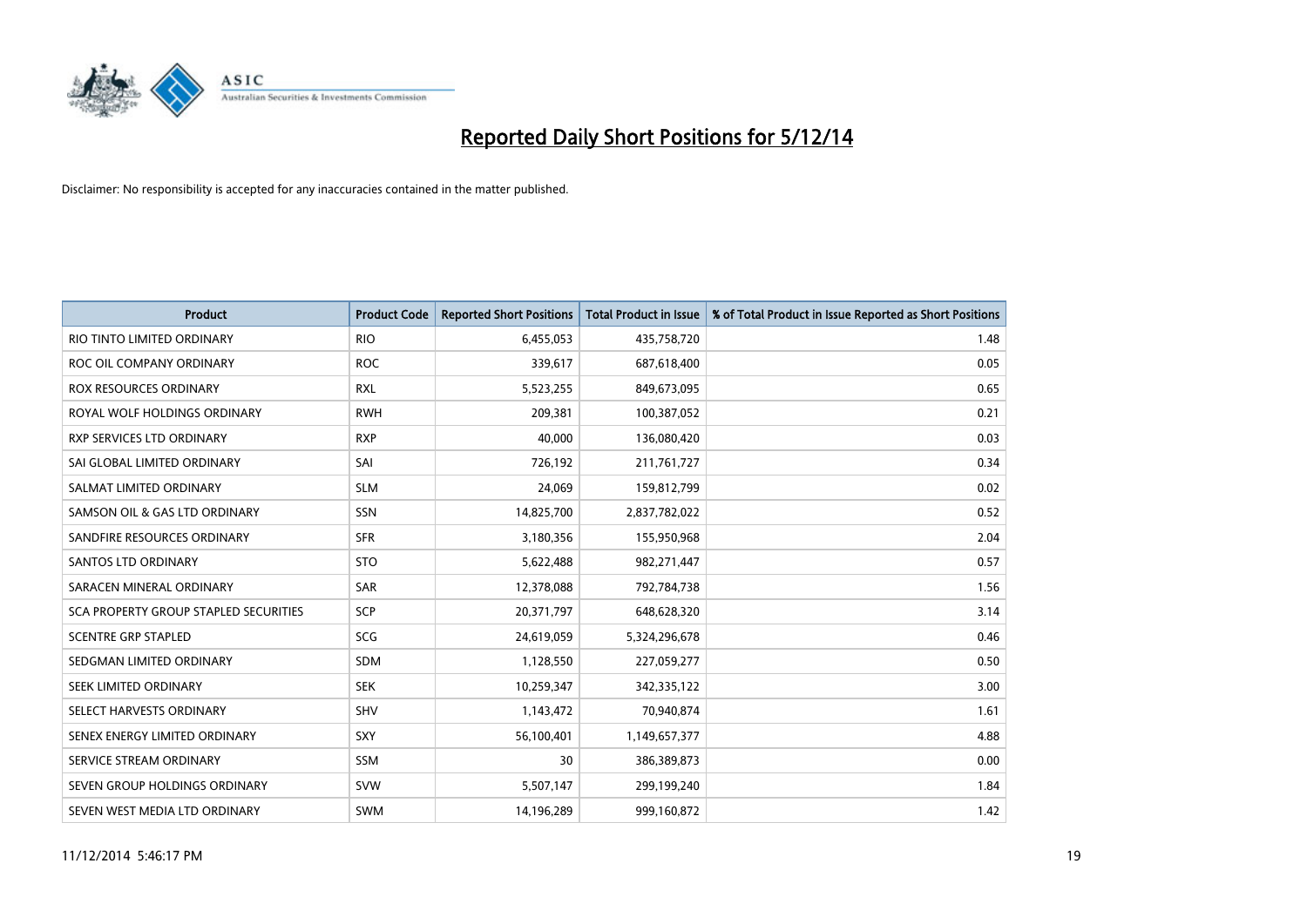

| <b>Product</b>                           | <b>Product Code</b> | <b>Reported Short Positions</b> | <b>Total Product in Issue</b> | % of Total Product in Issue Reported as Short Positions |
|------------------------------------------|---------------------|---------------------------------|-------------------------------|---------------------------------------------------------|
| SEYMOUR WHYTE LTD ORDINARY               | <b>SWL</b>          | 56,371                          | 87,647,595                    | 0.06                                                    |
| SG FLEET GROUP LTD ORDINARY              | <b>SGF</b>          | 52,890                          | 242,691,826                   | 0.02                                                    |
| SHINE CORPORATE ORDINARY                 | <b>SHI</b>          | 18,754                          | 172,400,081                   | 0.01                                                    |
| SIGMA PHARMACEUTICAL ORDINARY            | <b>SIP</b>          | 23,463,387                      | 1,108,086,575                 | 2.12                                                    |
| SILEX SYSTEMS ORDINARY                   | <b>SLX</b>          | 6,796,543                       | 170,467,339                   | 3.99                                                    |
| SILVER CHEF LIMITED ORDINARY             | SIV                 | 18,231                          | 29,640,865                    | 0.06                                                    |
| SILVER LAKE RESOURCE ORDINARY            | <b>SLR</b>          | 27,464,635                      | 503,233,971                   | 5.46                                                    |
| SIMS METAL MGMT LTD ORDINARY             | <b>SGM</b>          | 17,925,105                      | 204,691,883                   | 8.76                                                    |
| SINGAPORE TELECOMM. CHESS DEPOSITARY INT | SGT                 | 1,150,940                       | 122,451,878                   | 0.94                                                    |
| SINO GAS ENERGY ORDINARY                 | <b>SEH</b>          | 11,569,581                      | 1,542,672,358                 | 0.75                                                    |
| SIRIUS RESOURCES NL ORDINARY             | <b>SIR</b>          | 15,481,675                      | 341,438,269                   | 4.53                                                    |
| SIRTEX MEDICAL ORDINARY                  | <b>SRX</b>          | 202,077                         | 56,530,231                    | 0.36                                                    |
| SKILLED GROUP LTD ORDINARY               | <b>SKE</b>          | 4,684,336                       | 235,753,791                   | 1.99                                                    |
| <b>SKY NETWORK ORDINARY</b>              | <b>SKT</b>          | 11,495,917                      | 389,139,785                   | 2.95                                                    |
| SKYCITY ENT GRP LTD ORDINARY             | <b>SKC</b>          | 8,385,339                       | 587,472,741                   | 1.43                                                    |
| <b>SLATER &amp; GORDON ORDINARY</b>      | SGH                 | 4,579,974                       | 208,695,621                   | 2.19                                                    |
| SMS MANAGEMENT. ORDINARY                 | <b>SMX</b>          | 1,379,610                       | 69,394,537                    | 1.99                                                    |
| SONIC HEALTHCARE ORDINARY                | <b>SHL</b>          | 2,727,543                       | 401,194,056                   | 0.68                                                    |
| SOUL PATTINSON (W.H) ORDINARY            | SOL                 | 47,149                          | 239,395,320                   | 0.02                                                    |
| SPARK INFRASTRUCTURE STAPLED US PROHIBT. | SKI                 | 23,434,663                      | 1,466,360,128                 | 1.60                                                    |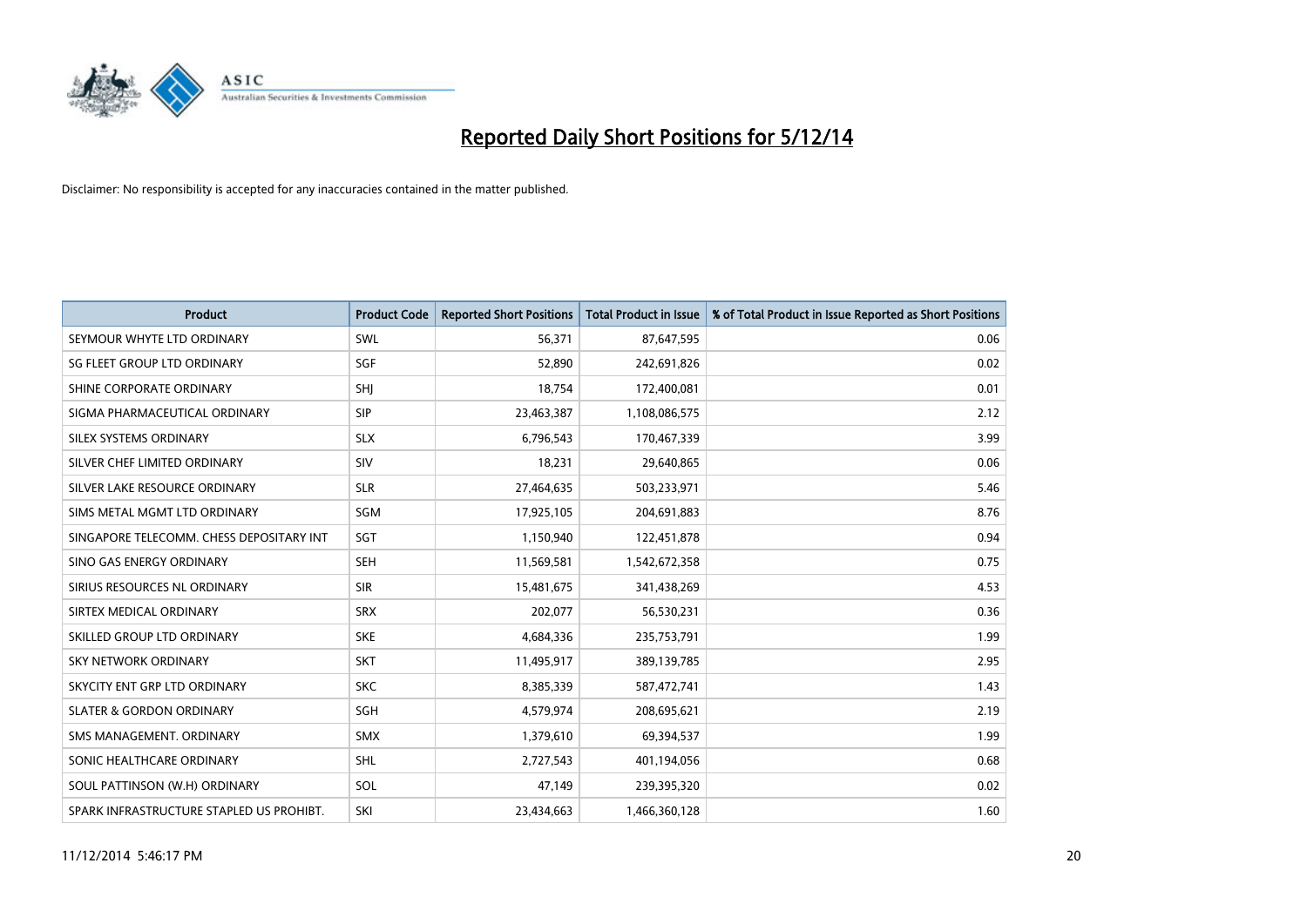

| <b>Product</b>                   | <b>Product Code</b> | <b>Reported Short Positions</b> | <b>Total Product in Issue</b> | % of Total Product in Issue Reported as Short Positions |
|----------------------------------|---------------------|---------------------------------|-------------------------------|---------------------------------------------------------|
| SPARK NEW ZEALAND ORDINARY       | <b>SPK</b>          | 12,057,707                      | 1,834,767,958                 | 0.66                                                    |
| SPDR 200 FUND ETF UNITS          | <b>STW</b>          | 2,146                           | 47,446,865                    | 0.00                                                    |
| SPECIALTY FASHION ORDINARY       | <b>SFH</b>          | 9,746                           | 192,236,121                   | 0.01                                                    |
| SPOTLESS GRP HLD LTD ORDINARY    | <b>SPO</b>          | 31,682,199                      | 1,098,290,178                 | 2.88                                                    |
| ST BARBARA LIMITED ORDINARY      | <b>SBM</b>          | 9,110,799                       | 494,269,192                   | 1.84                                                    |
| STARPHARMA HOLDINGS ORDINARY     | SPL                 | 12,801,714                      | 319,008,325                   | 4.01                                                    |
| STEADFAST GROUP LTD ORDINARY     | SDF                 | 18,861,413                      | 503,352,992                   | 3.75                                                    |
| STHN CROSS MEDIA ORDINARY        | SXL                 | 42,935,534                      | 731,319,622                   | 5.87                                                    |
| STOCKLAND UNITS/ORD STAPLED      | SGP                 | 10,429,730                      | 2,348,746,744                 | 0.44                                                    |
| STRAITS RES LTD. ORDINARY        | SRO                 | 20,370                          | 1,217,730,293                 | 0.00                                                    |
| STW COMMUNICATIONS ORDINARY      | SGN                 | 6,156,270                       | 409,699,000                   | 1.50                                                    |
| SUNCORP GROUP LTD ORDINARY       | <b>SUN</b>          | 5,922,329                       | 1,286,600,980                 | 0.46                                                    |
| SUNDANCE ENERGY ORDINARY         | <b>SEA</b>          | 2,352,249                       | 549,207,339                   | 0.43                                                    |
| SUNDANCE RESOURCES ORDINARY      | SDL                 | 79,712,688                      | 3,082,028,456                 | 2.59                                                    |
| SUNLAND GROUP LTD ORDINARY       | <b>SDG</b>          | 112,926                         | 181,710,087                   | 0.06                                                    |
| SUPER RET REP LTD ORDINARY       | SUL                 | 17,549,938                      | 197,030,571                   | 8.91                                                    |
| SYD AIRPORT STAPLED US PROHIBIT. | <b>SYD</b>          | 40,025,156                      | 2,216,216,041                 | 1.81                                                    |
| SYRAH RESOURCES ORDINARY         | <b>SYR</b>          | 5,653,654                       | 164,135,076                   | 3.44                                                    |
| TABCORP HOLDINGS LTD ORDINARY    | <b>TAH</b>          | 16,271,816                      | 765,652,364                   | 2.13                                                    |
| TAP OIL LIMITED ORDINARY         | <b>TAP</b>          | 104,667                         | 243,186,639                   | 0.04                                                    |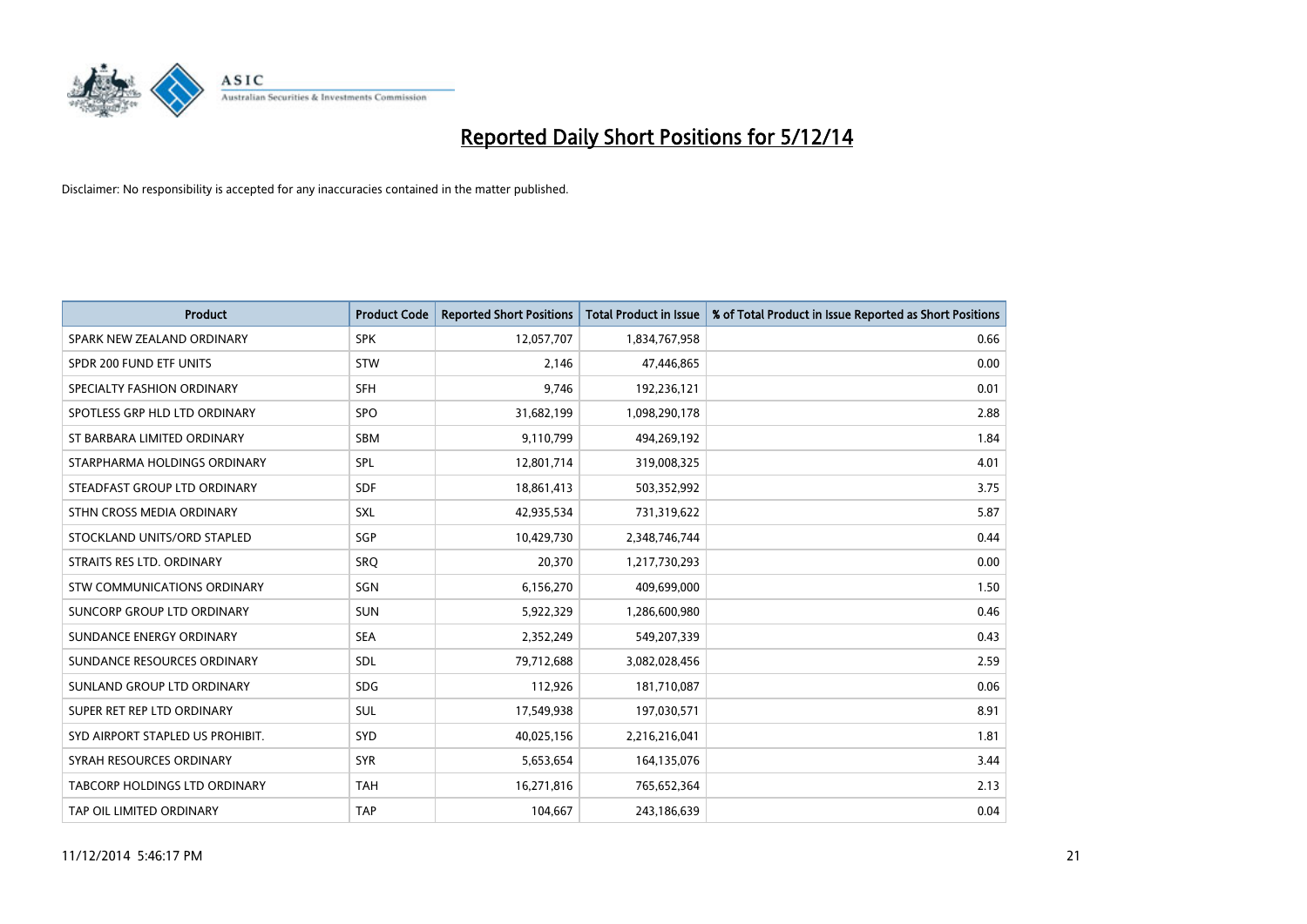

| <b>Product</b>                       | <b>Product Code</b> | <b>Reported Short Positions</b> | <b>Total Product in Issue</b> | % of Total Product in Issue Reported as Short Positions |
|--------------------------------------|---------------------|---------------------------------|-------------------------------|---------------------------------------------------------|
| TASSAL GROUP LIMITED ORDINARY        | <b>TGR</b>          | 131,594                         | 146,897,115                   | 0.09                                                    |
| TATTS GROUP LTD ORDINARY             | <b>TTS</b>          | 28,450,791                      | 1,445,759,948                 | 1.97                                                    |
| TECHNOLOGY ONE ORDINARY              | <b>TNE</b>          | 3,333,321                       | 309,044,455                   | 1.08                                                    |
| TELSTRA CORPORATION, ORDINARY        | <b>TLS</b>          | 41,452,415                      | 12,225,655,836                | 0.34                                                    |
| TEN NETWORK HOLDINGS ORDINARY        | <b>TEN</b>          | 135,882,799                     | 2,630,984,596                 | 5.16                                                    |
| TERANGA GOLD CORP CDI 1:1            | <b>TGZ</b>          | 1,375                           | 72,850,029                    | 0.00                                                    |
| TFS CORPORATION LTD ORDINARY         | <b>TFC</b>          | 9,374,149                       | 326,983,445                   | 2.87                                                    |
| THE REJECT SHOP ORDINARY             | <b>TRS</b>          | 2,049,154                       | 28,844,648                    | 7.10                                                    |
| THINK CHILDCARE EDU ORDINARY         | <b>TNK</b>          | 432,238                         | 39,600,000                    | 1.09                                                    |
| THORN GROUP LIMITED ORDINARY         | <b>TGA</b>          | 383,969                         | 150,634,985                   | 0.25                                                    |
| TIGER RESOURCES ORDINARY             | <b>TGS</b>          | 10,275,847                      | 1,143,541,406                 | 0.90                                                    |
| TOLL HOLDINGS LTD ORDINARY           | <b>TOL</b>          | 26,560,746                      | 717,437,878                   | 3.70                                                    |
| TORO ENERGY LIMITED ORDINARY         | <b>TOE</b>          | 20,720                          | 1,568,545,041                 | 0.00                                                    |
| TOX FREE SOLUTIONS ORDINARY          | <b>TOX</b>          | 2,117,123                       | 133,752,359                   | 1.58                                                    |
| TPG TELECOM LIMITED ORDINARY         | <b>TPM</b>          | 10,831,382                      | 793,808,141                   | 1.36                                                    |
| TRADE ME GROUP ORDINARY              | <b>TME</b>          | 4,931,968                       | 396,830,595                   | 1.24                                                    |
| TRANSFIELD SERVICES ORDINARY         | <b>TSE</b>          | 7,336,720                       | 512,457,716                   | 1.43                                                    |
| TRANSPACIFIC INDUST, ORDINARY        | <b>TPI</b>          | 28,755,739                      | 1,579,648,778                 | 1.82                                                    |
| TRANSURBAN GROUP TRIPLE STAPLED SEC. | <b>TCL</b>          | 24,123,012                      | 1,906,390,878                 | 1.27                                                    |
| TREASURY GROUP ORDINARY              | <b>TRG</b>          | 60,011                          | 23,697,498                    | 0.25                                                    |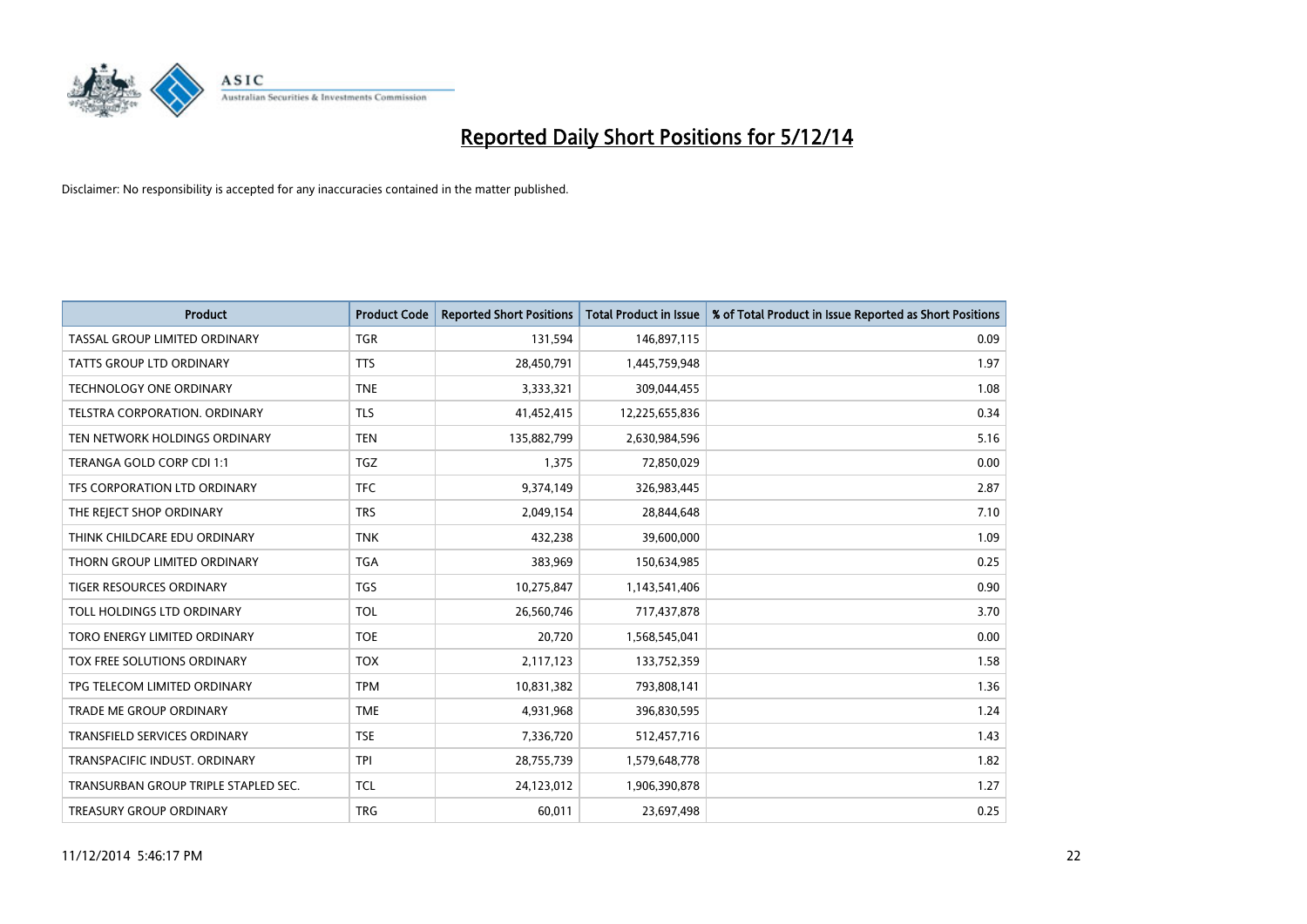

| <b>Product</b>                         | <b>Product Code</b> | <b>Reported Short Positions</b> | <b>Total Product in Issue</b> | % of Total Product in Issue Reported as Short Positions |
|----------------------------------------|---------------------|---------------------------------|-------------------------------|---------------------------------------------------------|
| TREASURY WINE ESTATE ORDINARY          | <b>TWE</b>          | 11,291,498                      | 651,261,403                   | 1.73                                                    |
| TRITON MIN LTD ORDINARY                | <b>TON</b>          | 90,145                          | 310,101,731                   | 0.03                                                    |
| TROY RESOURCES LTD ORDINARY            | <b>TRY</b>          | 6,994,599                       | 195,265,161                   | 3.58                                                    |
| UGL LIMITED ORDINARY                   | UGL                 | 19,629,119                      | 166,511,240                   | 11.79                                                   |
| UNILIFE CORPORATION CDI 6:1            | <b>UNS</b>          | 86,599                          | 275,193,858                   | 0.03                                                    |
| UXC LIMITED ORDINARY                   | <b>UXC</b>          | 3,273,048                       | 331,468,991                   | 0.99                                                    |
| <b>VEDA GROUP LTD ORDINARY</b>         | <b>VED</b>          | 13,275,485                      | 842,055,406                   | 1.58                                                    |
| VILLAGE ROADSHOW LTD ORDINARY          | <b>VRL</b>          | 1,067,256                       | 159,509,459                   | 0.67                                                    |
| <b>VIRGIN AUS HLDG LTD ORDINARY</b>    | <b>VAH</b>          | 42,385,363                      | 3,524,912,131                 | 1.20                                                    |
| <b>VIRTUS HEALTH LTD ORDINARY</b>      | <b>VRT</b>          | 5,927,499                       | 79,885,938                    | 7.42                                                    |
| VISION EYE INSTITUTE ORDINARY          | <b>VEI</b>          | 1,586,666                       | 178,737,431                   | 0.89                                                    |
| <b>VOCATION LTD ORDINARY</b>           | <b>VET</b>          | 8,797,507                       | 230,000,000                   | 3.83                                                    |
| <b>VOCUS COMMS LTD ORDINARY</b>        | <b>VOC</b>          | 626,982                         | 104,803,018                   | 0.60                                                    |
| WARRNAMBOOL CHEESE ORDINARY            | <b>WCB</b>          | 19                              | 56,098,797                    | 0.00                                                    |
| <b>WATPAC LIMITED ORDINARY</b>         | <b>WTP</b>          | 2,065,946                       | 189,258,397                   | 1.09                                                    |
| <b>WDS LIMITED ORDINARY</b>            | <b>WDS</b>          | 568,940                         | 144,740,614                   | 0.39                                                    |
| WEBIET LIMITED ORDINARY                | <b>WEB</b>          | 1,407,815                       | 79,397,959                    | 1.77                                                    |
| WESFARMERS LIMITED DEFERRED SETTLEMENT | WESDD               | 197,175                         | 1,123,496,295                 | 0.02                                                    |
| <b>WESFARMERS LIMITED ORDINARY</b>     | <b>WES</b>          | 7,513,082                       | 1,143,274,951                 | 0.66                                                    |
| WESTERN AREAS LTD ORDINARY             | <b>WSA</b>          | 17,828,829                      | 232,580,131                   | 7.67                                                    |